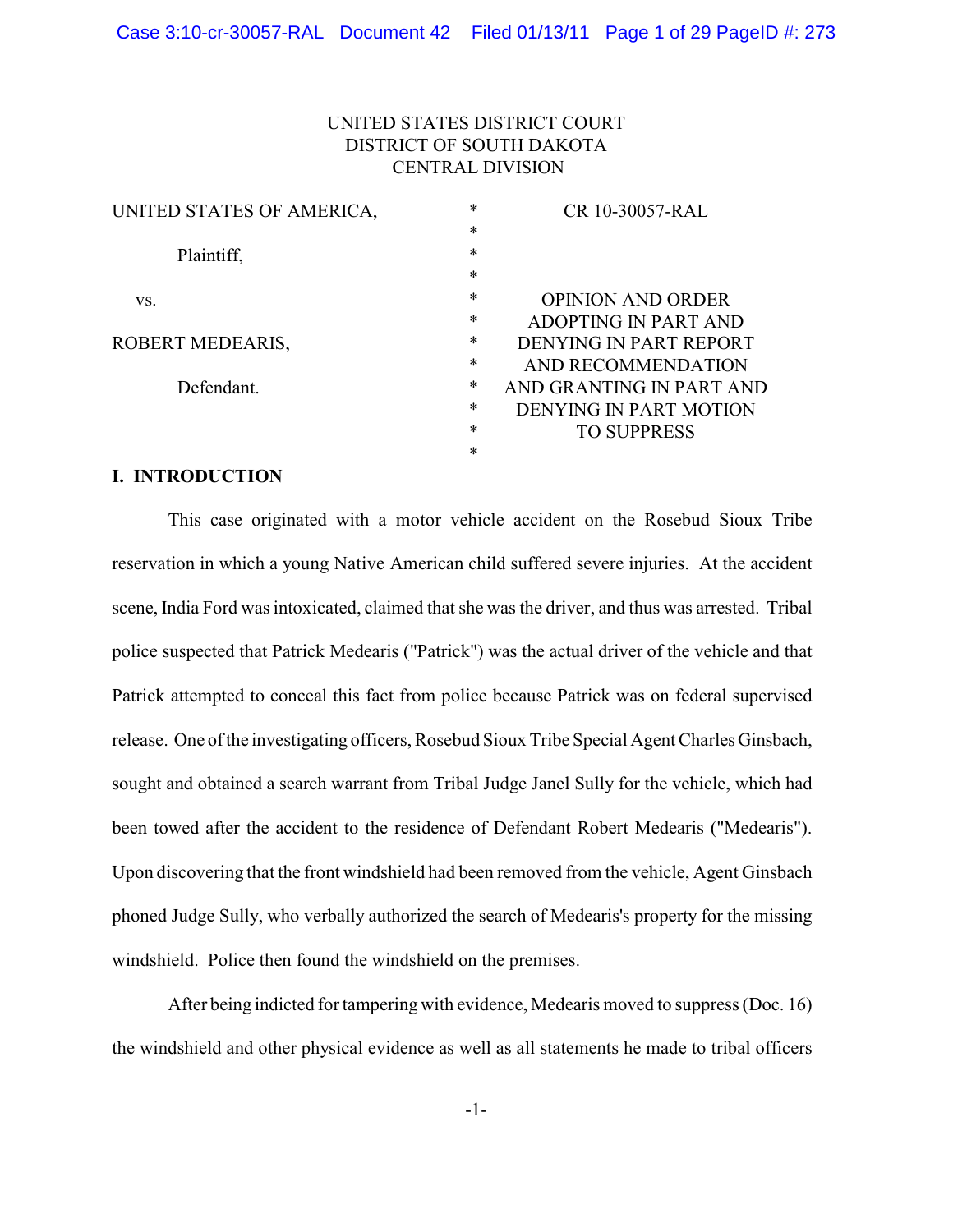and an FBI agent. After the parties fully briefed the motion, Magistrate Judge Mark Moreno held a hearing on the motion on October 6, 2010. On October 20, 2010, Judge Moreno issued a Report and Recommendation (Doc. 30), recommending that Medearis's motion to suppress be denied.

Copies of the Report and Recommendation were served upon the parties as required by 28 U.S.C. § 636. In considering a magistrate judge's recommendation on a dispositive matter, such as a motion to suppress evidence, a district court must make a "de novo determination of those portions of the report or . . . recommendations to which objection is made." 28 U.S.C. § 636(b)(1). Medearis filed objections (Doc. 35) to the Report and Recommendation on November 2, 2010. This Court has conducted a de novo review of the record . For the reasons explained below, the Court adopts in part and declines in part the Report and Recommendation.

# **II. FACTS<sup>1</sup>**

On January 31, 2010, a four-year-old child suffered severe injuries in a motor vehicle accident near Wood, South Dakota. T. at 7. According to the Affidavit for Search Warrant of Agent Ginsbach, the child's mother, India Ford, told Rosebud Police Highway Safety Officer Frank Iron Heart that she was the driver of the pickup truck involved. Ex. 1. Tribal investigators, however, based on information they had received, suspected that Ford's boyfriend, Patrick Medearis, was the actual driver. After the accident, the pickup, registered to Defendant Robert Medearis, was towed and left at his residence. Because Ford lacerated her forehead during the accident, Agent Ginsbach wished to have the windshield tested for DNA in order to

 $A_{\text{AV}}$  references to the suppression hearing transcript will be "T" followed by the page number or numbers.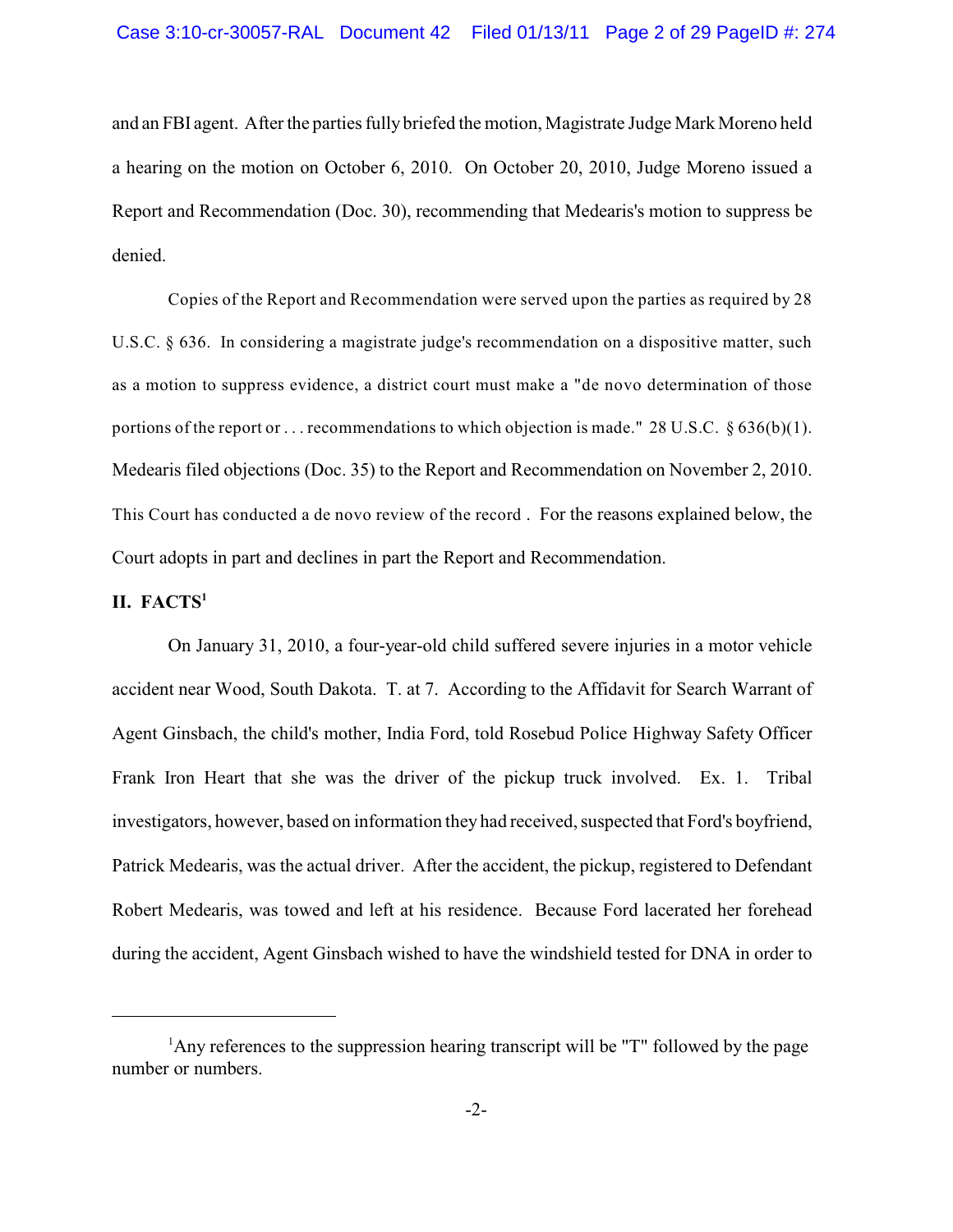assist in identifying the driver of the pickup during the accident. T. at 7-8.

On February 2, 2010, Agent Ginsbach applied for a warrant to search and seize the pickup from the property. Agent Ginsbach submitted a supporting affidavit in which he stated that the front windshield of the pickup possibly had DNA evidence that would show whether Ford was the driver at the time of the accident. Ex. 1. Rosebud Sioux Tribal Judge Janel Sully issued a warrant authorizing tribal police to search Medearis's property for the pickup. Ex. 2.

While executing the warrant, Agent Ginsbach discovered that the windshield had been removed from the pickup. He noticed an ax and pick hammer nearby and glass shards on the dash and hood of the pickup. Agent Ginsbach surmised that the windshield recently had been chopped out of the truck's frame.

Upon seeing this, Agent Ginsbach presented the search warrant to Defendant Robert Medearis and asked Medearis about the location of the windshield. Medearis initially answered that he had thrown it away in a dumpster by the high school and then said that he had sold it. T. 46; 89-90. When Agent Ginsbach stated that he would apply for another search warrant, Medearis said "go ahead," and he drove to the back of his residence. T. 23.

Fearing that the windshield, and therefore any DNA evidence on it, might be inside the residence and either tampered with or destroyed, Agent Ginsbach ordered three of his fellow officers to enter the residence and secure its occupants. As the officers did so, Agent Ginsbach telephoned Judge Sully and requested authorization to expand the scope of the original search warrant. Agent Ginsbach was not experienced with seeking a telephonic search warrant or the specific rules governing a telephonic search warrant application, but he was aware through his training that such warrants had been authorized in the past. T. 64. According to his training,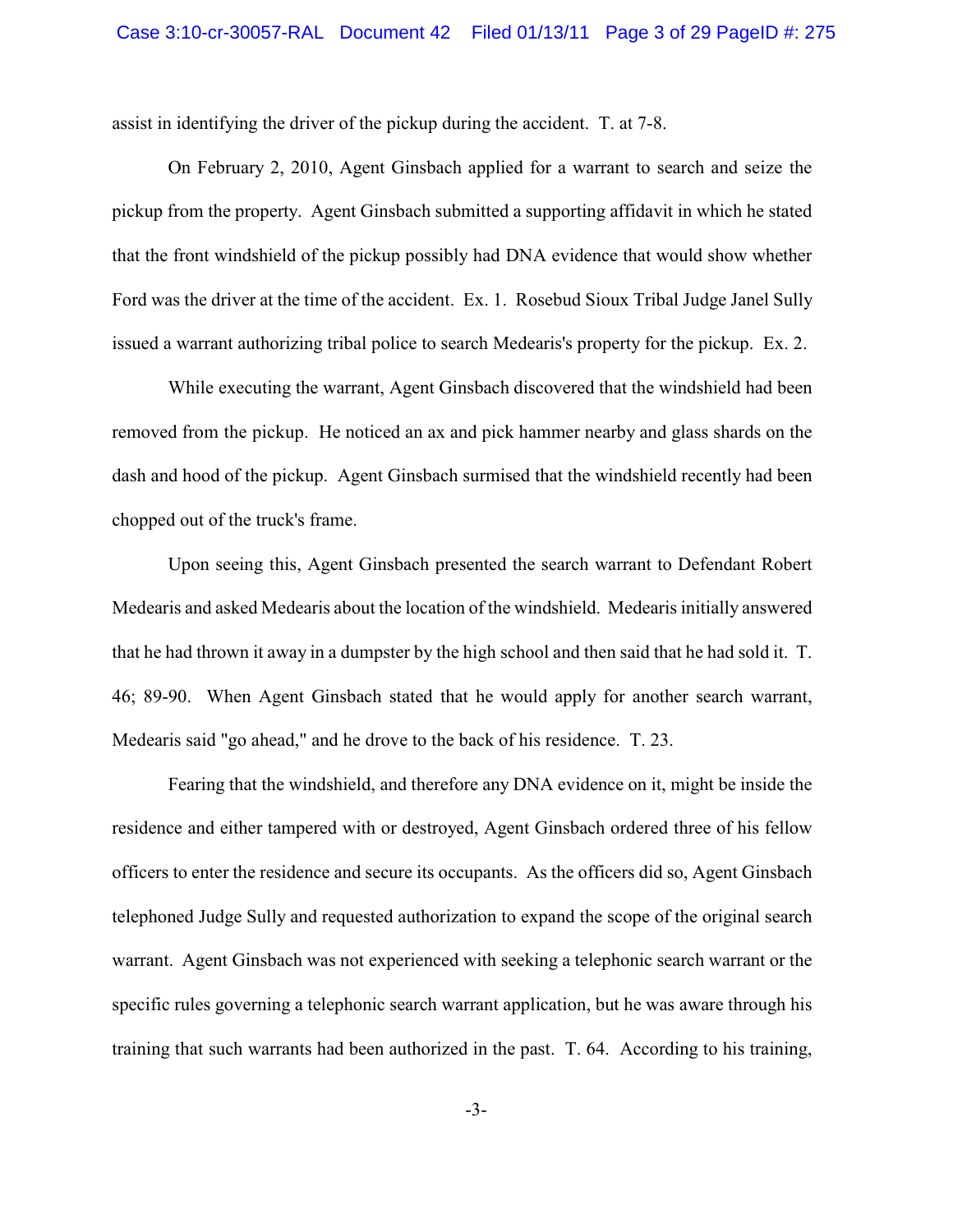Agent Ginsbach was "to call the judge, notify him or her of your circumstances, request a telephonic search warrant of whatever you want to search and if they grant it, then do the search and then within a reasonable amount of time, submit an affidavit and the typed warrant to search before them and have them sign it." T. 65. Agent Ginsbach testified that he was never taught that the telephone call needed to be recorded or under oath. Id. This training did not strictly comport to the BIA-Office of Justice Services "Law Enforcement Handbook," Ex. 5. Judge Sully granted Agent Ginsbach's request and issued a telephonic warrant to search Medearis's residence and property for the missing windshield. It was the "second or third" telephonic search warrant request authorized by Judge Sully during her tenure as tribal judge. T. 79. Judge Sully testified that, because the Rosebud Sioux Tribal Law and Order Code does not address telephonic search warrants, tribal judges look to the Federal Rules of Criminal Procedure for guidance. T 83-84.

After completing the call with Judge Sully, Agent Ginsbach entered the residence where Robert Medearis, his son Patrick, and India Ford were detained. The occupants "were being secured so they wouldn't destroy any evidence until [Agent Ginsbach] found it." T 50. Agent Ginsbach testified that Defendant Robert Medearis would not have been free to leave and "remained detained from the point that [Agent Ginsbach] ordered the police to enter the house . . . through the time until [Agent Ginsbach] located the windshield." T. 48-50. Without advisement of Miranda rights, Agent Ginsbach informed Medearis that he had received authorization to search the premises and asked Medearis a second time for the location of the windshield. Medearis again said that he had sold it. T. 46. Agent Ginsbach proceeded outside and located the windshield in an old truck bed on the side of the residence. He photographed and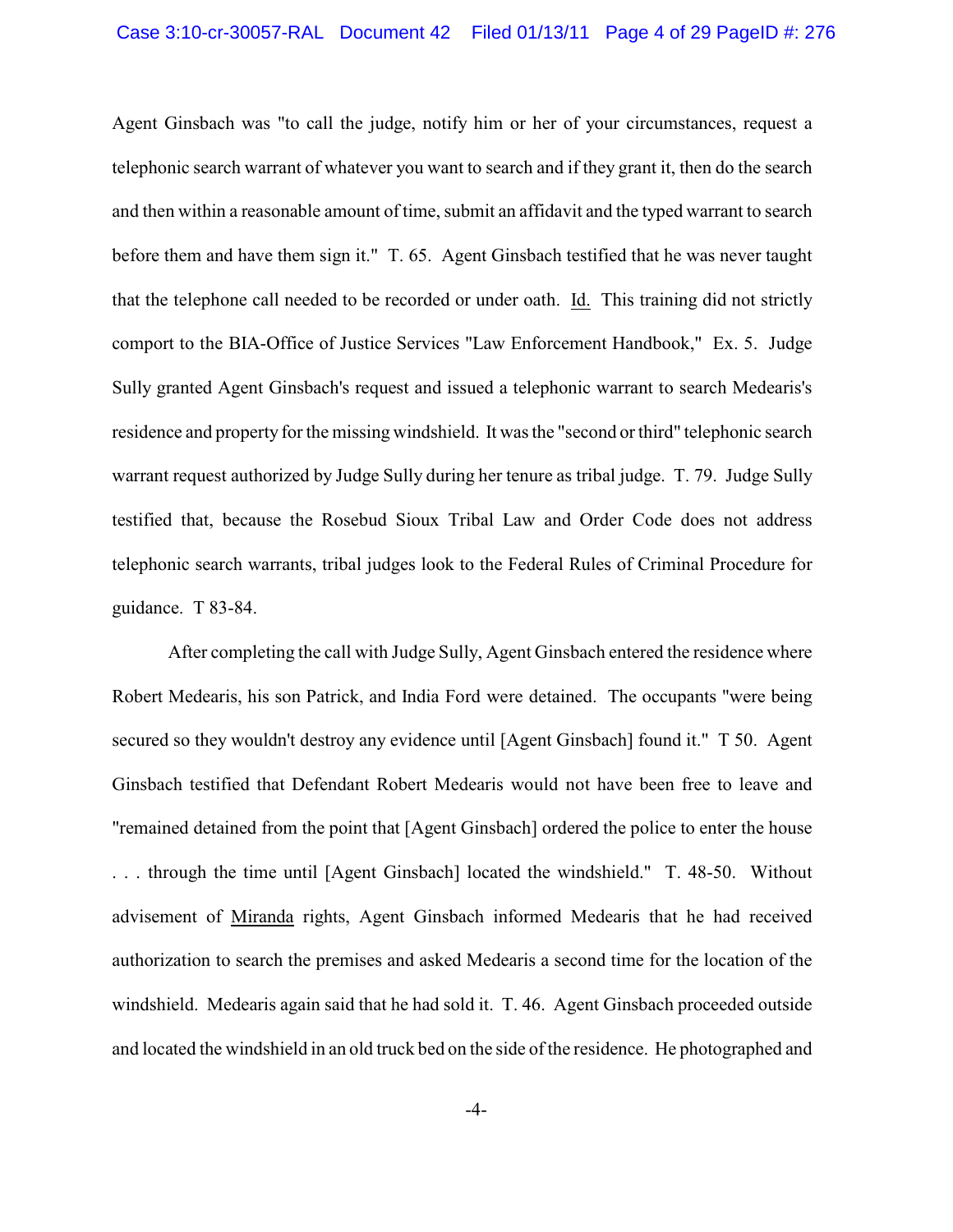seized the windshield, the pickup from which it had been taken, and the ax and hammer. He then arrested Medearis for tampering with evidence.

The next day, February 3, 2010, Special Agent Ginsbach and FBI Agent David Keith spoke briefly with Medearis about the pickup. T. 100. Medearis approached the agents after they concluded an interview with Patrick. T. 100. Their conversation occurred outside Medearis's residence following his release from tribal custody on the tampering charge. Medearis asked questions concerning recovering possession of the pickup seized the previous day. T. 101. While speaking with the agents, Medearis said "that he had cut the windshield out of the pickup truck to access the wiring harness from underneath the dash" because he had a buyer interested in certain parts of the pickup. T. 101-04.

On February 12, 2010, ten days after the search and seizure occurred, Agent Ginsbach executed, under oath, a supplemental search warrant affidavit before Rosebud Sioux Tribal Judge Steve Emery. The second warrant was intended to memorialize the telephonic search warrant that Judge Sully had issued on February 2, 2010, on which she previously had briefed Judge Emery. Judge Emery also signed, on February 12, 2010, two search warrant returns, one for the original warrant that Judge Sully had issued and the other for the telephonic warrant that she had later authorized. Judge Emery signed the documents because Judge Sully was unavailable on February 12, 2010, which was the date that Agent Ginsbach understood to be the deadline for a judge to sign the documentation.

### **III. DISCUSSION**

It is undisputed that Agent Ginsbach and Judge Sully failed to comply with certain provisions of Rule 41 of the Federal Rules of Criminal Procedure relating to the issuance,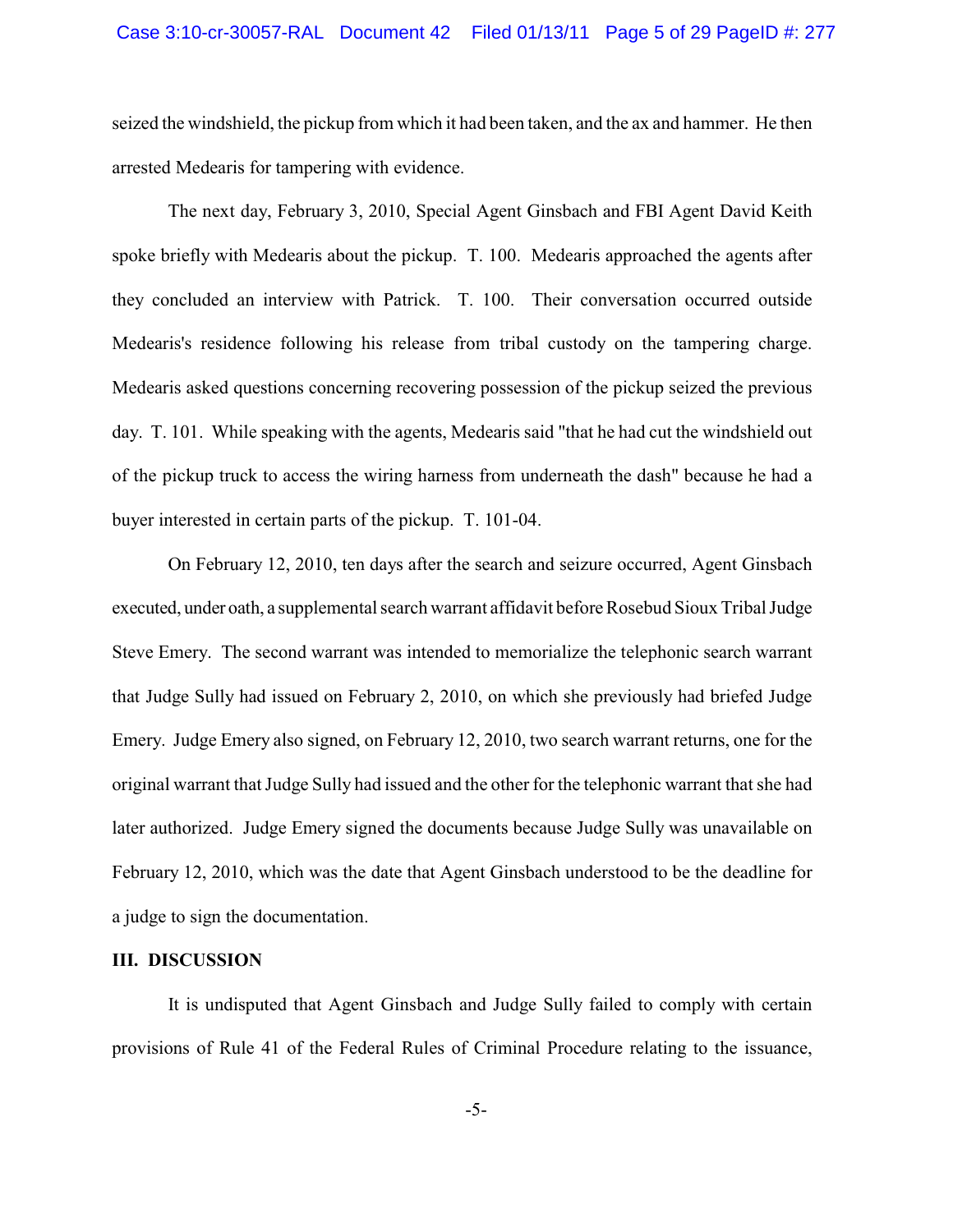execution, and return of telephonic search warrants. In order to determine whether the lack of statutory compliance justifies suppression of evidence, this Court must address various disputed legal questions.

# **A. Whether Agent Ginsbach was a Federal Officer**

Medearis objects to the Magistrate Judge's finding that Rule 41 does not apply because the telephonic warrant was issued by a tribal judge and was sought and executed by tribal - not federal - law enforcement officers. Medearis objects to this finding on the basis that Agent Ginsbach, in addition to serving as a tribal law enforcement officer, is a federal law enforcement officer or was acting as a federal law enforcement officer during the search in controversy. During the suppression hearing, Agent Ginsbach testified that he became a special agent after completing training at a federal law enforcement training center, and he is employed as a law enforcement officer by the Tribe under a "638 contract"<sup>2</sup> between the Tribe and the Bureau of

 $A$  "638 contract" is an agreement entered into under the Indian Self-Determination Act of 1975 under which a tribe agrees to provide various law enforcement services on a reservation. Prior to 1976, the Department of Interior's Bureau of Indian Affairs was the primary provider of law enforcement services on various reservations. The agreements are commonly referred to as "638 contracts" because of the public law number of the 1975 Act. See United States v. Schrader, 10 F.3d 1345, 1350 (8th Cir. 1993); 25 U.S.C. § 450h.

Under 25 U.S.C. § 2802(a), the Secretary of the Interior ("Secretary"), through the BIA, is responsible for providing or assisting in providing law enforcement services in Indian Country. See United States v. Roy, 408 F.3d 484, 489 (8th Cir. 2005); United States v. Antoine, No. 08- 30004-01-KES (D.S.D. June 4, 2008); see also Schrader, 10 F.3d at 1350; 25 U.S.C. § 450h. To fulfill this obligation, the "'Secretary may enter into an agreement for the use . . . of the personnel or facilities of a Federal, tribal, State, or other government agency' to assist in the provision of law enforcement services in Indian Country." Id. (quoting 25 U.S.C. § 2804(a)). When acting under the authority of a 638 contract, "a person who is not otherwise a Federal employee shall be considered to be an employee of the Department of the Interior" for certain purposes. Id. (internal citation omitted).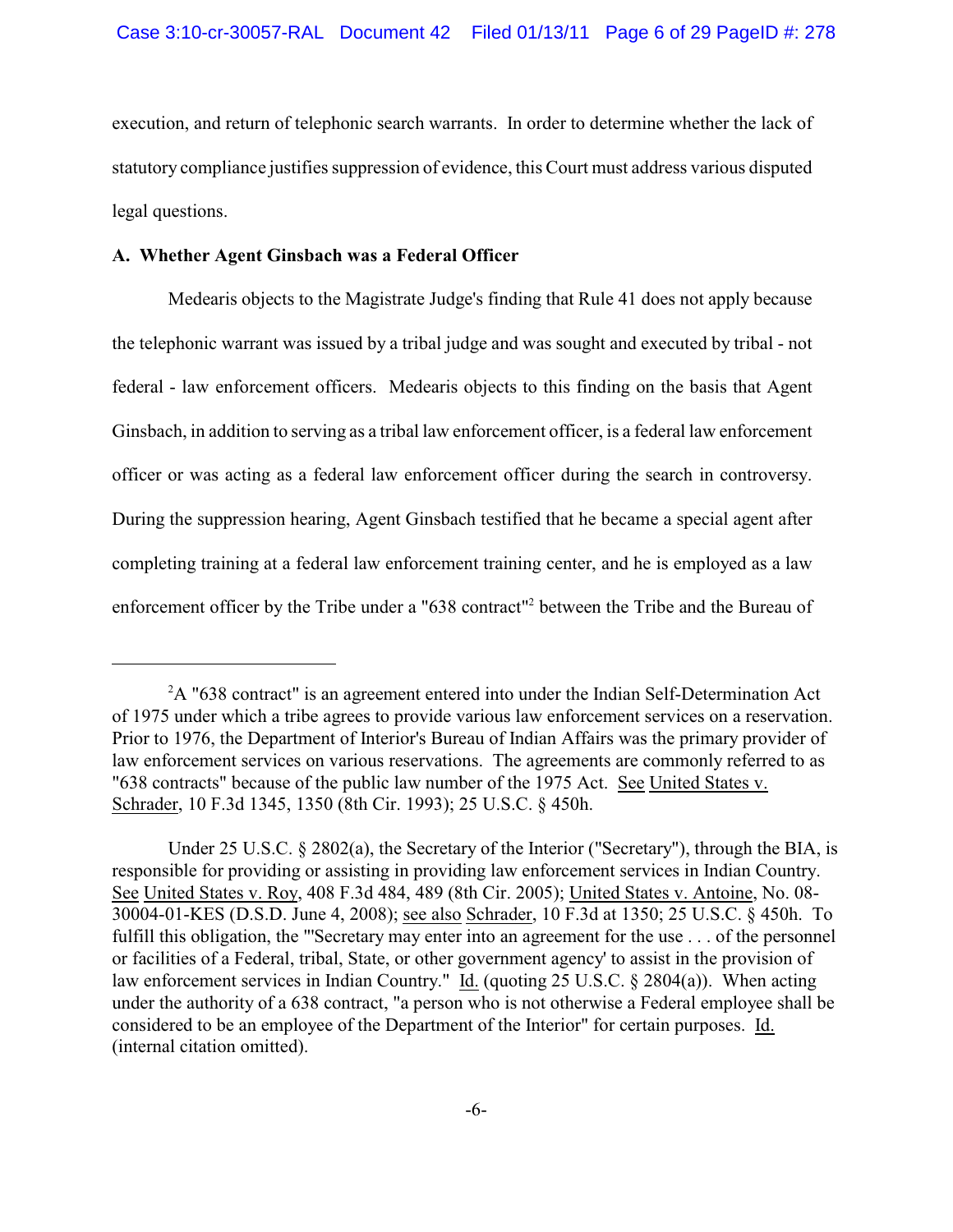Indian Affairs ("BIA"). T. at 6, 106.As a result, Medearis contends that the telephonic search warrant Ginsbach obtained needed to comply with the requirements of the Federal Rules of Criminal Procedure, specifically Rule 41.

Tribal officers are deemed federal officers for certain purposes when either crossdeputized or employed through a contract with the BIA. See United States v. Schiradelly, 617 F.3d 979, 981 (8th Cir. 2010) (finding that tribal officers employed through a contract with the BIA constituted federal officers for purposes of assault on a federal officer charge under 18 U.S.C. § 111); United States v. Schrader, 10 F.3d 1345, 1350 (8th Cir. 1993) (tribal officers can act as federal officers under authorized contracts with the Department of Interior). In 1990, Congress passed the Indian Law Enforcement Reform Act, 25 U.S.C. §§ 2801-09, "to clarify and strengthen the authority of the law enforcement personnel and functions within the [BIA]." Schrader, 10 F.3d at 1350 (quoting S. Rep. No. 167, 101st Cong., 2d Sess. 4 (1990), reprinted in 1990 U.S.C.C.A.N. 712, 712). Under that Act, the Secretary of Interior may charge BIA employees with a broad range of law enforcement powers, including contracting with a tribe to assist the BIA in enforcing tribal laws and, in connection with such a contract, authorize a tribal law enforcement officer "to perform any activity the Secretary may authorize under section 2803." Id. (quoting 25. U.S.C. § 2804(a)). When acting under such authority, "a person *who is not otherwise a Federal employee* shall be considered to be an employee of the Department of the Interior *only for purposes of* . . . sections 111 [Assault, Resisting, or Impeding Certain Officers] and 1114 [homicide against federal officers] of Title 18," eligibility for certain benefits under 5 U.S.C. § § 8191 *et seq*., or state or local employees assigned to a federal agency under 5 U.S.C. § 3374. Id. (quoting 25 U.S.C. § 2804(f)) (emphasis added). Tribal officers deputized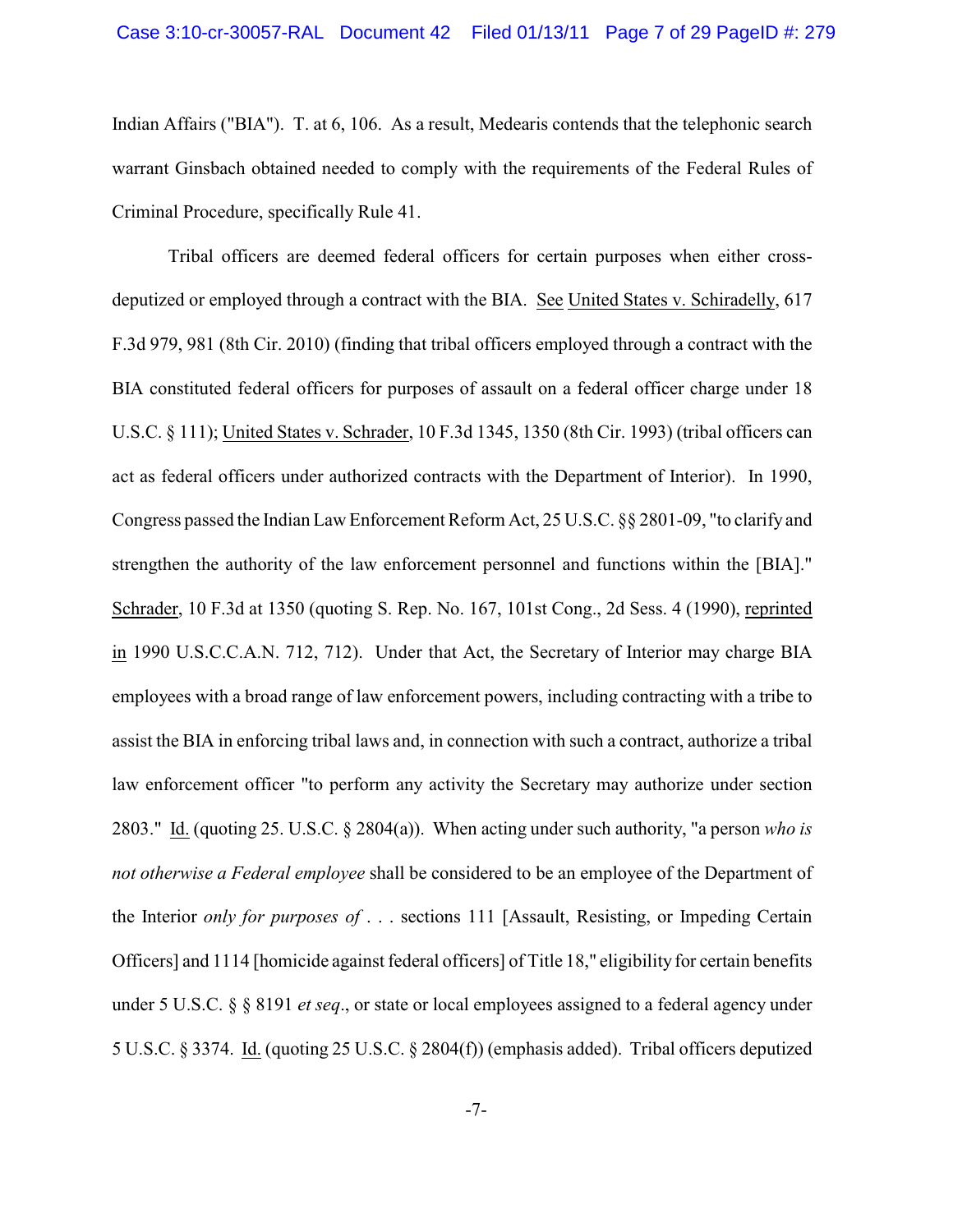# Case 3:10-cr-30057-RAL Document 42 Filed 01/13/11 Page 8 of 29 PageID #: 280

to perform federal functions - even without a 638 contract - also have been deemed federal officers for these purposes when performing the federal functions for which they were deputized. See United States v. Oakie, 12 F.3d 1436, 1440 (8th Cir. 1993); see also United States v. Martin, 163 F.3d 1212, 1215 (10th Cir. 1998).

The fact that a tribal officer receives BIA deputization under a 638 contract does not necessarily make him a federal officer. See Head v. United States, 2010 U.S. Dist. LEXIS 21356, No. 07-3555 at \*4-5 (D. Minn. March 9, 2010) (finding that tribal officer with BIA certification was not acting as federal officer when suspect was arrested on tribal charges, held in a tribal jail with bail set by a tribal officer, and then appeared before a tribal judge to review the bail decision). In addition to receiving a certification from the BIA that the tribal officer is capable of enforcing federal law on a reservation:

the tribal officer must be enforcing federal law vis-a-vis tribal law. Thus, even assuming that the federal officers are certified, be theyBIA, whether the officers were acting under color of federal law depends entirely on what law was being enforced, which means the facts in each case must be analyzed.

Id. at \*5.

Because none of the specific purposes for deeming a tribal officer to be a federal officer apply in this case, Agent Ginsbach is not deemed a federal officer. The warrants sought and executed in this case were tribal, not federal, warrants. The warrants issued expressly concerned an investigation into possible violations of the Tribe's laws proscribing False Alarms, Tampering with a Witness, and Driving under the Influence. Ex. 2; Ex. 4. Under these circumstances, "tribal police are not federal officers unless there is a 'working arrangement' in which the federal officers use the tribal officers as a means of skirting a criminal defendant's procedural protections." Gallegos, 2003 U.S. App. LEXIS 24235, at \*12; see also United States v. Mitchell,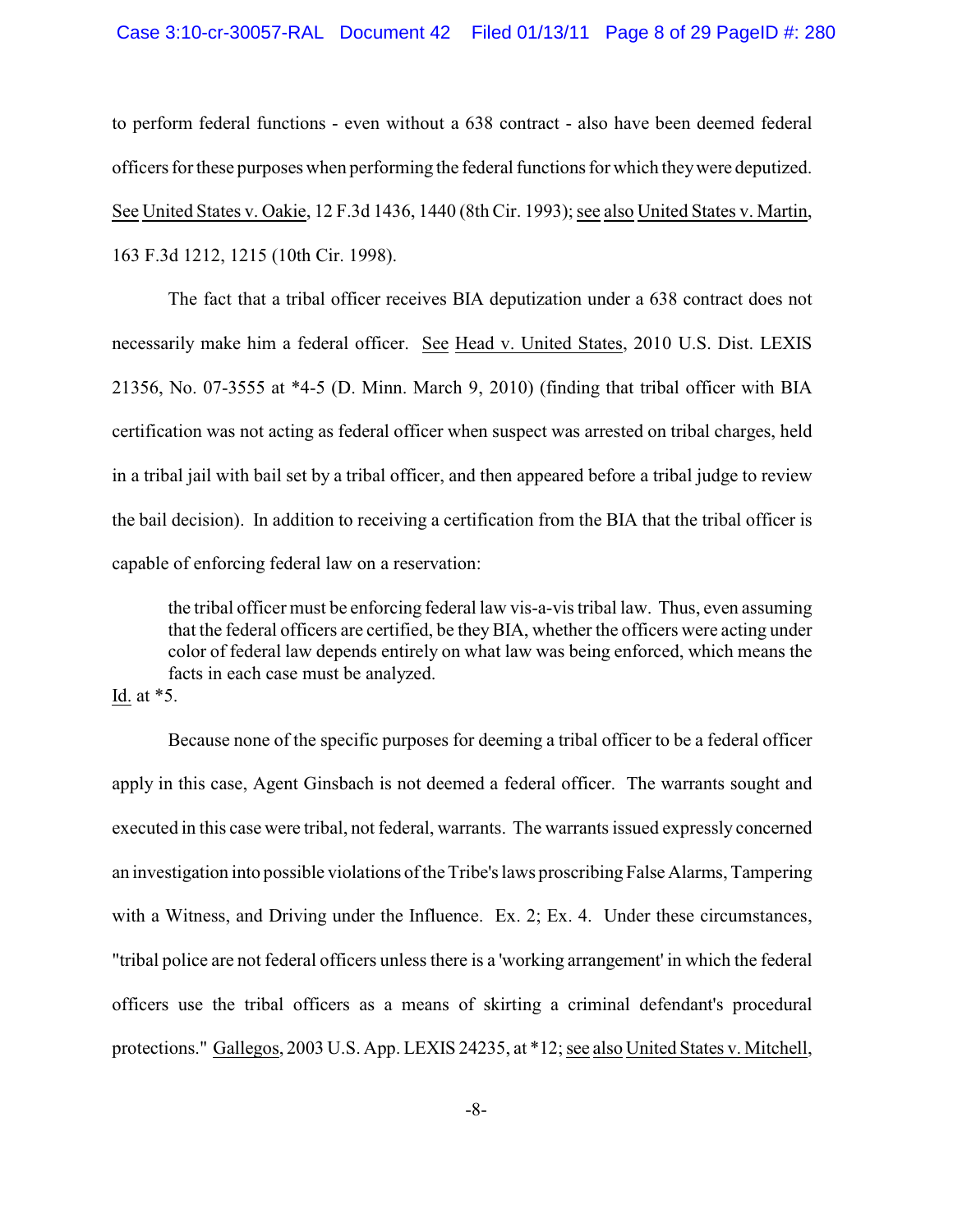502 F.3d 931, 961-62 (9th Cir. 2007) (finding that defendant failed to show "actual collaboration" intended to deprive him of federal procedural rights when agents did not discuss the difference in rights afforded to those in federal and tribal custody, even though the federal officers concluded there was insufficient evidence to obtain federal search or arrest warrants while tribal officers concluded there was sufficient evidence to obtain tribal arrest warrants.).

Therefore, this Court overrules Medearis's objection to the Report and Recommendation concerning Agent Ginsbach's status. Agent Ginsbach was acting as a tribal officer, not as a federal officer, when obtaining and executing search warrants issued in writing and by telephone from the tribal judge and when conducting his investigation. Agent Ginsbach's investigation was not federal in character, as neither FBI Agent Keith nor any other federal agents were involved in the warrant application process or the search itself. Therefore, the procedural requirements of Rule 41 do not apply to this case. See United States v. Cote, 569 F.3d 391, 393 (8th Cir. 2009) ("Rule 41 applies only where a warrant is sought by a federal law enforcement officer or where the search can otherwise be characterized as federal in character.") (quoting United States v. Jones, 471 F.3d 868, 871 (8th Cir. 2006)); United States v. Hornbeck, 118 F.3d 615, 617-18 & n.4 (8th Cir. 1997) ("Rule 41 does not apply here because federal authorities were not involved in applying for or executing the warrant."); United States v. MacConnell, 868 F.2d 281, 283-84 (8th Cir. 1989).

# **B. Constitutionality of the Search and Questioning**

## **1. Good-Faith Exception to the Warrant Requirement**

Medearis objects to the Magistrate Judge's finding and recommendation that the search resulting in seizure of the windshield was constitutional under the good-faith exception to the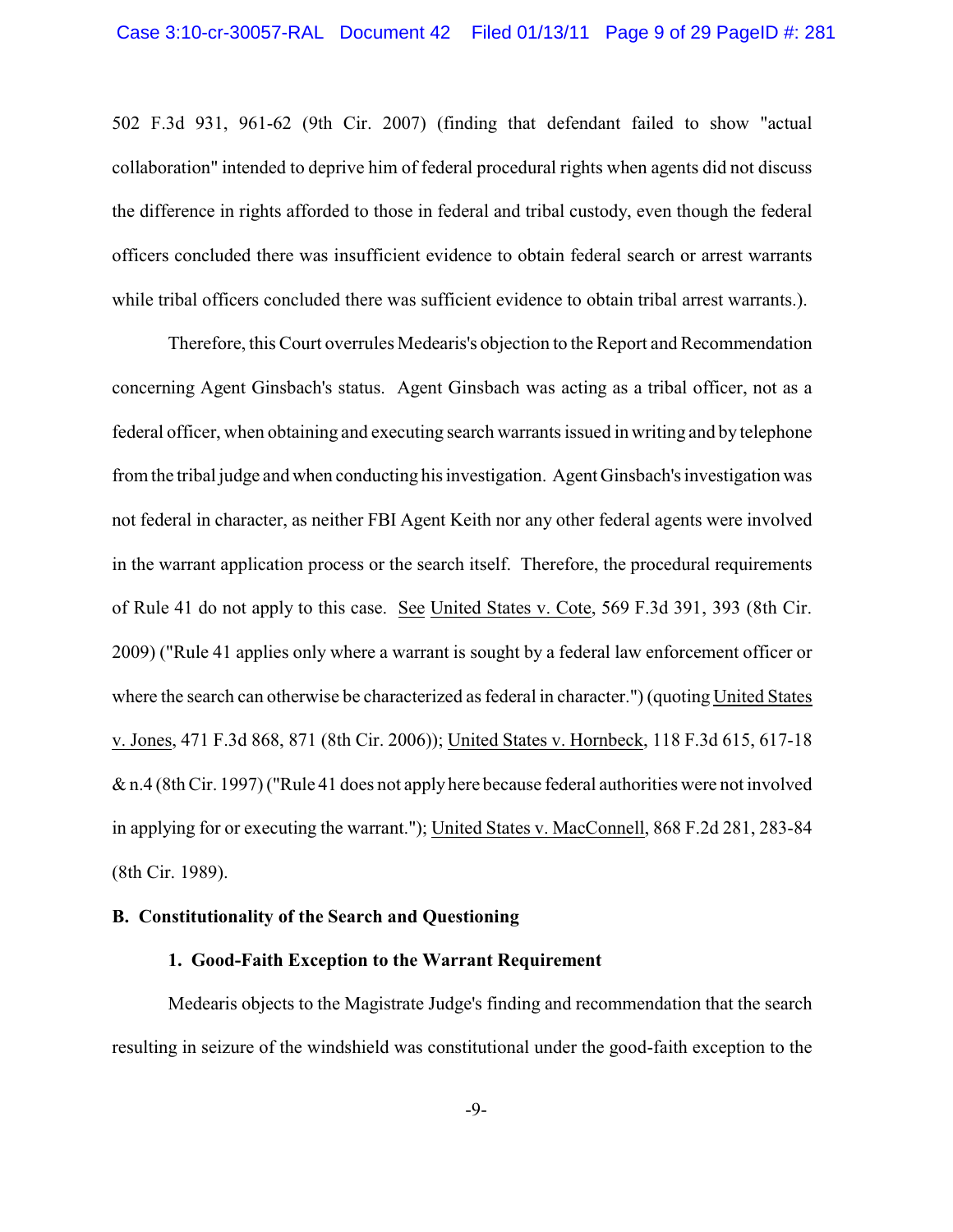warrant requirement as outlined in United States v. Leon, 468 U.S. 897 (1984). Medearis argues that the good-faith exception does not apply in this case to cure what he contends was an illegal search and seizure.

The Fourth Amendment provides the standard for determining whether the windshield and other evidence seized by tribal officers is admissible in this federal criminal proceeding. See United States v. Cote, 569 F.3d at 393; United States v. Hornbeck, 118 F.3d at 617; United States v. MacConnell, 868 F.2d at 284. The Warrant Clause of the Fourth Amendment requires that warrants (1) be issued by a neutral and detached judge; (2) contain a "particular [] description of the place to be searched, and the persons or things to be seized"; and (3) be based "upon probable cause, supported by Oath or affirmation." Dalia v. United States, 441 U.S. 238, 255 (1979); U.S. Const amend. IV.

This Court finds, and Medearis does not dispute, that all three requirements of the Warrants Clause were satisfied with respect to the initial search warrant. First, Judge Sully acted as a neutral and detached judge in issuing the initial warrant. Second, the warrant contained a sufficiently detailed description of Medearis's residence and property and of the pickup to be seized. Third, under the standard established by the Supreme Court of the United States, probable cause existed. See Illinois v. Gates, 462 U.S. 213, 238-39 (1983).

Medearis argues that the further search of his residence and curtilage, based on the telephonic warrant issued by Judge Sully, violated one or more of the requirements of the Warrants Clause. According to Medearis, tribal officers acted beyond the scope of the original warrant when photographing the windshield and seizing it, as well as when seizing the ax and hammer. Medearis also contends that Judge Sully's telephonic authorization, based on Agent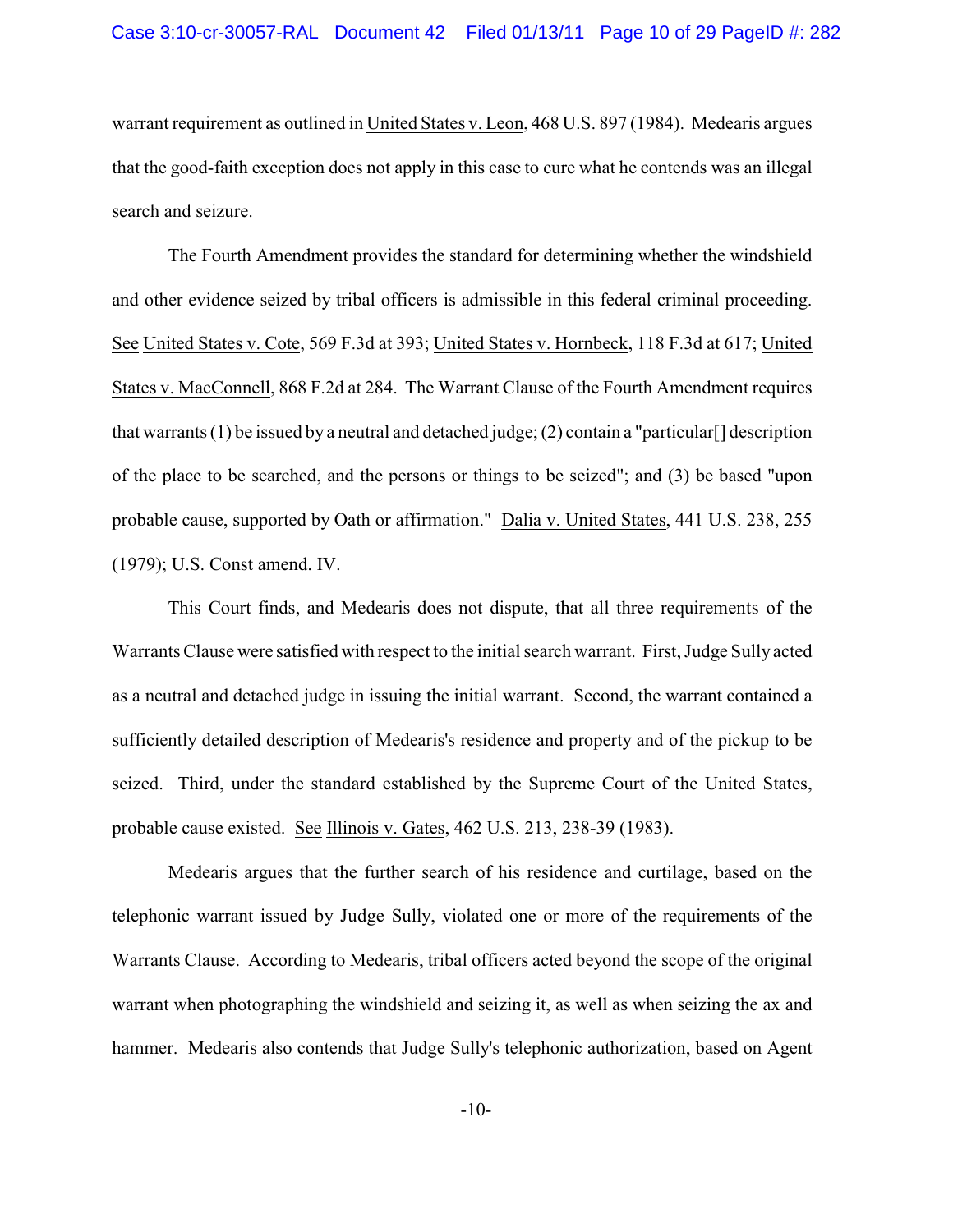Ginsbach's disclosures made after issuance of the original warrant, did not validate these seizures.

At the suppression hearing, Judge Sully testified that the information conveyed to her by Agent Ginsbach during their telephone conversation was not under oath. Consequently, because a warrant cannot be based solely on unsworn statements, something more than Agent Ginsbach's verbal update was required to support the issuance of the telephonic search warrant. Frazier v. Roberts, 441 F.2d 1224, 1226-29 (8th Cir. 1971). Given the facts and circumstances of this case, it is arguable that either the original warrant or the original warrant combined with Agent Ginsbach's unsworn statements satisfies the requirements of the Warrants Clause for search and seizure of the apparently recently severed windshield.<sup>3</sup> This Court, however, need not decide that issue because the "good faith exception" to the warrant requirement validates the search and seizure in controversy. See United States v. Leon, 468 U.S. 897 (1984).

 $3$ Defendant objected to this reasoning in the Report and Recommendation, contending that "[e]ven [Agent] Ginsbach testified that he needed another warrant in order to search for and seize the removed windshield." (Doc. 35, at 5). However, Agent Ginsbach's testimony was somewhat different. In response to questioning concerning whether the warrant authorized seizing property on the premises generally in addition to components of the pickup, Agent Ginsbach agreed that he "needed to have further authorization or a second warrant." T. 69. Such further authorization might have referred to an expansion of the initial warrant.

The windshield was located on the premises at which the warrant specifically authorized a search, and although the windshield was not found where it would have been expected - affixed to the pickup - a search need not be limited to those places where the items sought "normally are stored." People v. Kraft, 23 Cal. 4th 978, 1043, 99 Cal. Rptr. 2d 1, 44, 5 P.3d 68, 107 (Cal. 2000) (thus, search warrant authorizing for photos permitted search under floor mats of car). To find the recently severed windshield, Agent Ginsbach "merely looked in a spot where the specified evidence of crime plausibly could be found." Id. The evidence presented at the suppression hearing - the presence of glass shards on the dash and hood of the pickup and an ax and pick hammer nearby - indicated that the windshield had been removed from the pickup after it was towed to the Medearis residence following the vehicle accident. Under such circumstances, the first warrant arguably authorized law enforcement to search the remainder of the premises, particularly the curtilage, for the severed portion of the vehicle.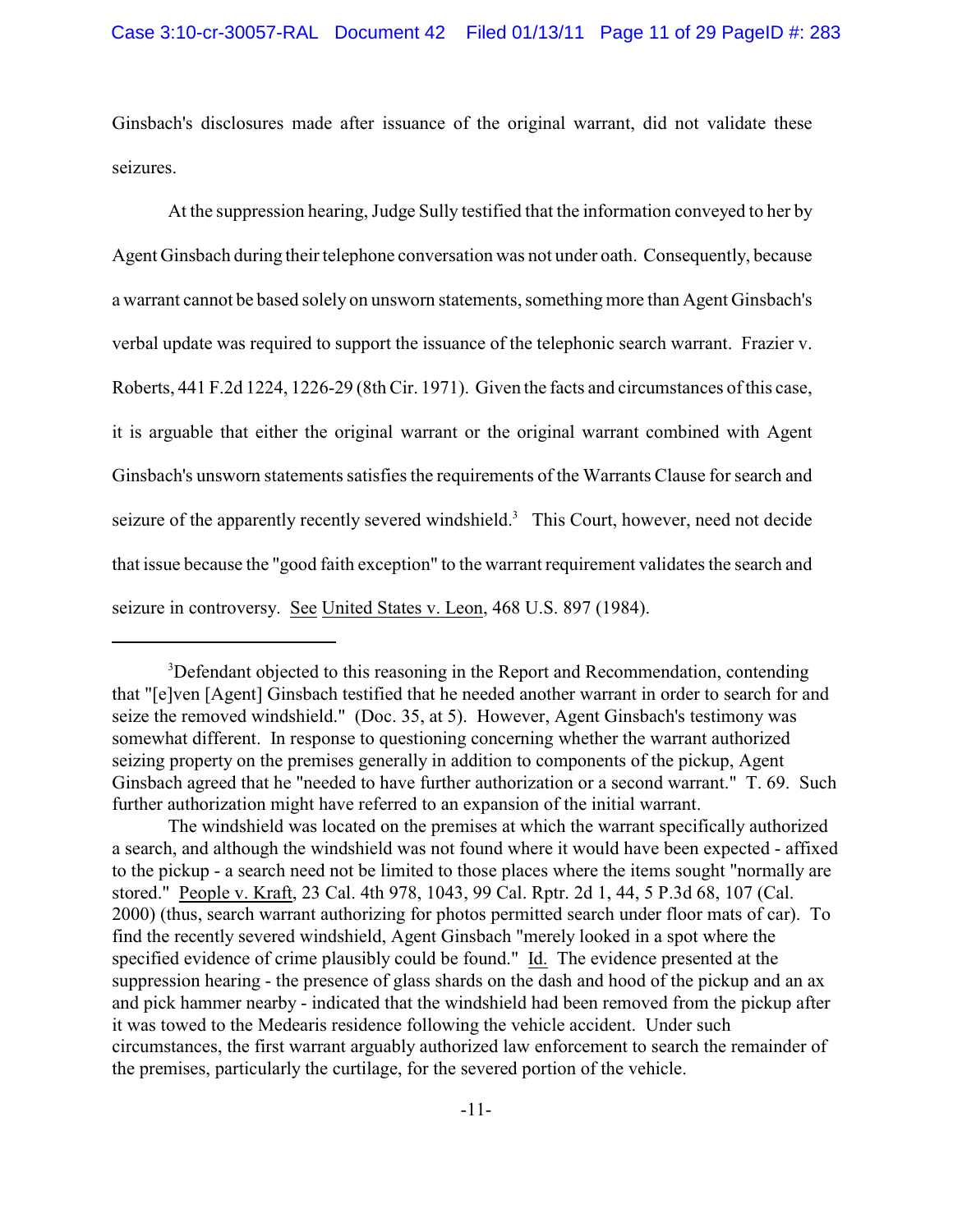In Leon, the Supreme Court articulated a good-faith exception to the Exclusionary Rule. Id. at 922. Under the exception, the Exclusionary Rule is not to "be applied to exclude the use of evidence obtained by the officers acting in reasonable reliance on a detached and neutral magistrate judge's determination of probable cause in the issuance of a search warrant that is ultimately found to be invalid." United States v. Taylor, 119 F.3d 625, 629 (8th Cir. 1997) (citing Leon, 468 U.S. at 905, 922); see also United States v. Gipp, 147 F.3d 680, 688 (8th Cir. 1998) (applying the Leon good-faith exception to a tribal search warrant). The Supreme Court

explained the rationale behind the good-faith exception in this manner:

It is themagistrate's responsibility to determine whether the officer's allegations establish probable cause and, if so, to issue a warrant comporting in form with the requirements of the Fourth Amendment. In this ordinary case, an officer cannot be expected to question the magistrate's probable-cause determination or his judgment that the form of the warrant is technically sufficient. "[O]nce the warrant issues, there is literally nothing more the policeman can do in seeking to comply with the law." Penalizing the officer for the magistrate's error, rather than his own, cannot logically contribute to the deterrence of Fourth Amendment violations.

Leon, 468 U.S. at 921 (alteration in original) (citation omitted).

"The Exclusionary Rule is designed to deter misconduct rather than to punish the errors of judges and magistrates." Id. at 926. The good-faith exception does not exclude evidence when an officer's reliance on a warrant issued by a judge or magistrate is objectively reasonable. Id. at 922. An officer's reliance is not objectively reasonable, and the good-faith exception, therefore, does not apply, in the following four circumstances: (1) When the issuing judge is misled by information that is false or made in reckless disregard for the truth; (2) When the issuing judge completely abandons her judicial role; (3) When the information provided to the judge includes so little indicia of probable cause that the officer's belief in its existence is entirely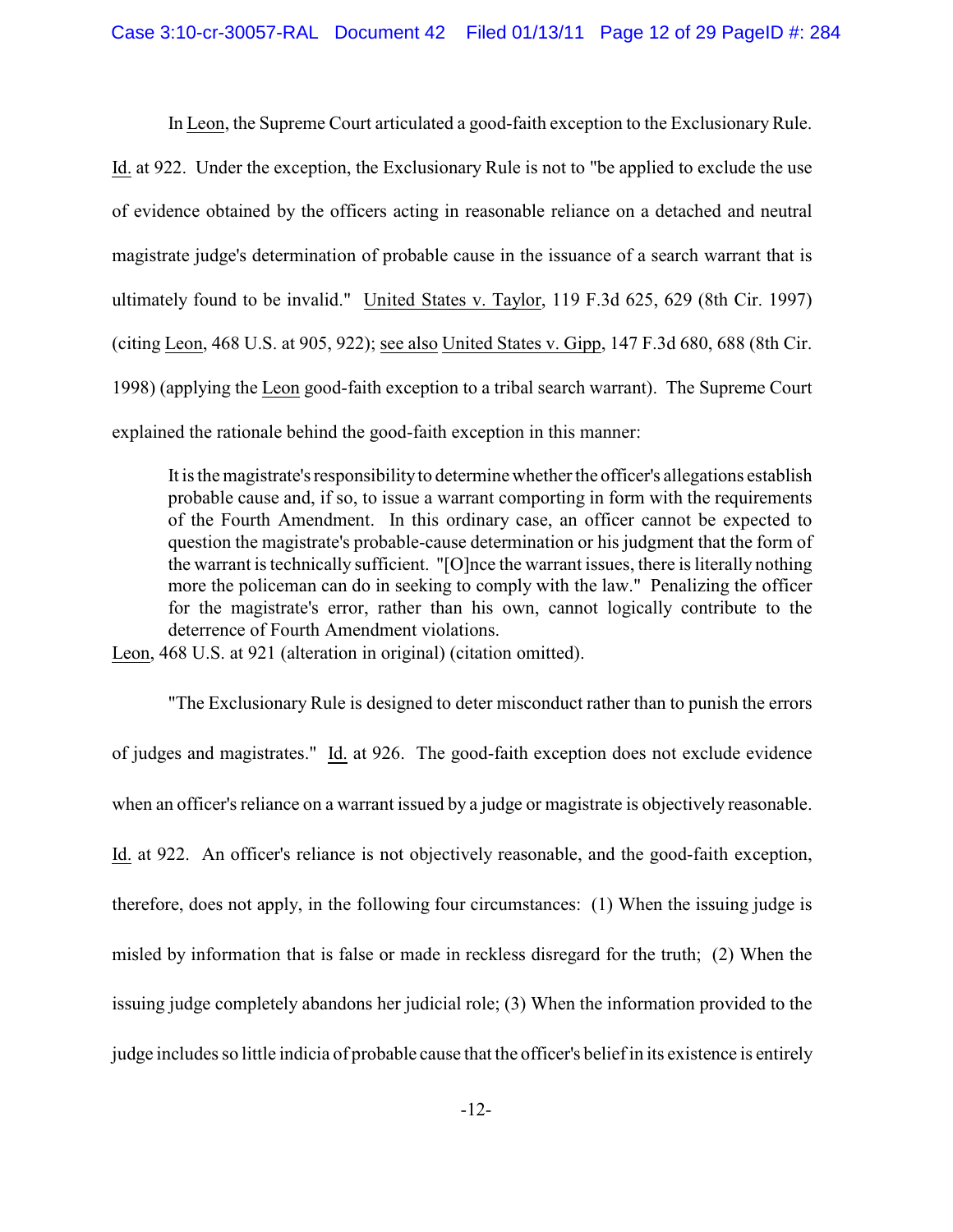### Case 3:10-cr-30057-RAL Document 42 Filed 01/13/11 Page 13 of 29 PageID #: 285

unreasonable; and (4) When the warrant is so facially deficient, i.e., in failing to particularize the place to be searched or the things to be seized, that the executing officer cannot reasonably presume it to be valid. Id. at 923; see also United States v. Hessman, 369 F.3d 1016, 1020 (8th Cir. 2004) (noting these four situations).

Agent Ginsbach's reliance on Judge Sully's issuance of an oral warrant by telephone was objectively reasonable under the circumstances, and none of the four disqualifying conditions precedent exist in this case. None of Agent Ginsbach's sworn or unsworn statements contained either known or reckless falsities. Indeed, Medearis does not claim otherwise or assert that any of the information that Agent Ginsbach supplied to Judge Sully was inaccurate. No evidence suggests that Judge Sully abandoned her judicial role in any way, such as by failing to act in a neutral and detached manner, acting as a mere rubber stamp, engaging in the "competitive enterprise of ferreting out crime," see Johnson v. United States, 333 U.S. 10, 14 (1948), or blindly approving the telephonic warrant. Given that information from an undisputedly valid warrant comprised the majority of the factual foundation for issuance of the telephonic warrant, the information provided to Judge Sully contained more than sufficient indicia of probable cause that Agent Ginsbach's belief in its existence was not entirely unreasonable. In fact, the content of the February 2, 2010 affidavit and oral statements supplementing the initial warrant was more detailed than that provided in Leon. Finally, the telephonic warrant was not facially deficient. It was a follow-up to the initial warrant, which contained a particularized description of the place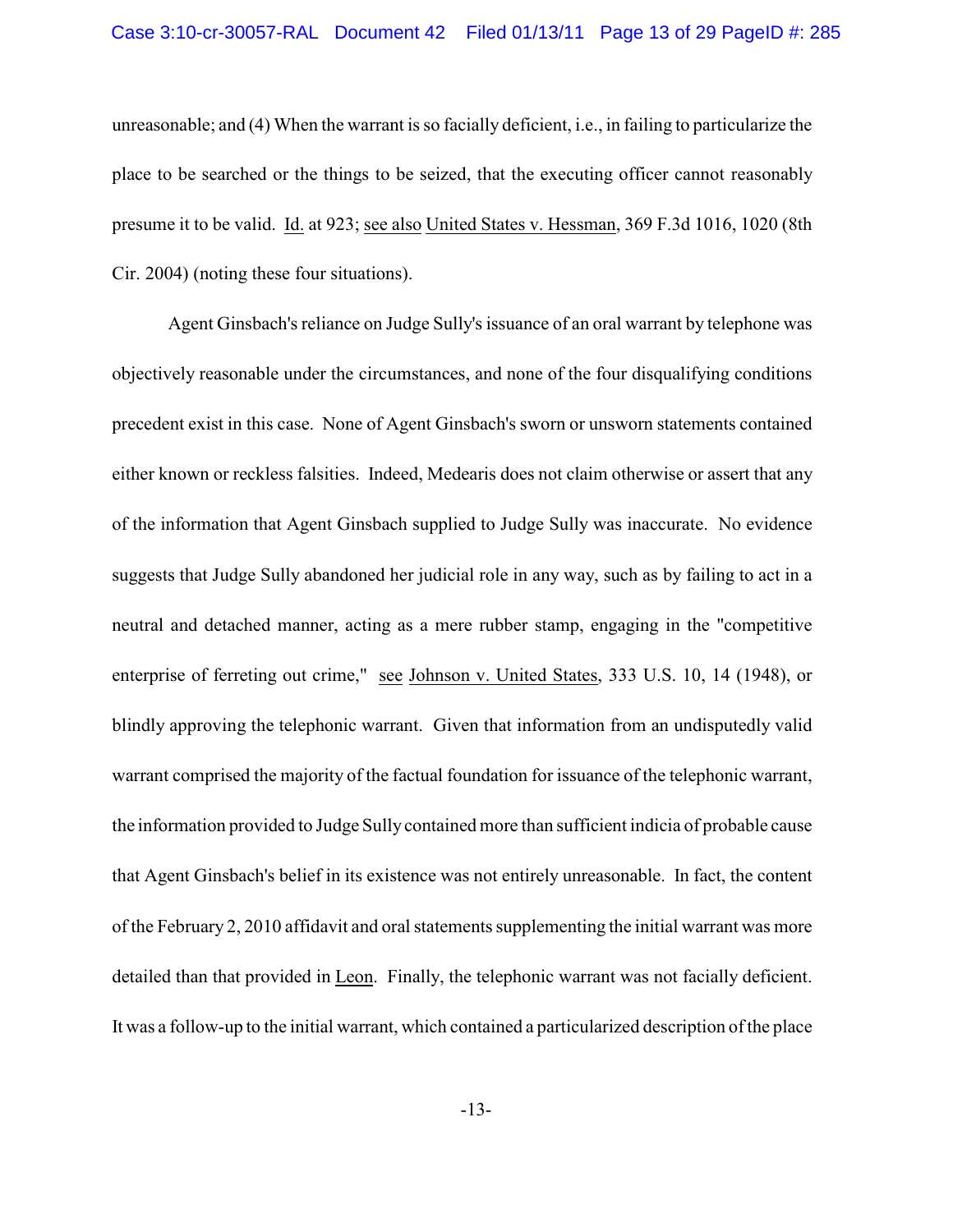to be searched - the property of Robert Medearis, including the address - and the things to be seized, i.e. the pickup, including the year, color, make, model, and license plate number. Ex. 2. The first warrant authorized Agent Ginsbach to "make a search of the premises described above, for the described property and person, and of the same or any part thereof be found." Id. The telephonic warrant further particularized the thing to be seized as the windshield of the vehicle for which a valid warrant already existed.

As a result, Agent Ginsbach's reliance on the warrant was in good faith. He reasonably believed that he had a valid telephonic warrant, or at least court-approved authority, to search for and seize the windshield and related evidence. Nothing in either the Rosebud Sioux Tribe Law and Order Code or the BIA Law Enforcement Handbook used by the Rosebud Police Department in connection with its "638 contract" would have made a reasonable tribal officer, in his position, conclude otherwise. Judge Sully testified that Agent Ginsbach's telephonic request was a continuation of an earlier request he made, which had been granted, and sought to include the search and seizure of property that had previously been approved, i.e. the vehicle, of which the windshield was a standard appurtenance.<sup>4</sup> The affidavit underlying the initial warrant described observation of the windshield having been attached to the vehicle at the time of the

<sup>&</sup>lt;sup>4</sup> Authority in another jurisdiction has held that it was unnecessary for a police officer to have an oath administered in proceeding to issue a search warrant where the officer previously had appeared before the judge to issue the same warrant but had been unable to perform the search. See State v. Nunez, 138 Idaho 636, 641 67 P.3d 831, 836 (2003). In Nunez, the judge issuing the warrant treated the second proceeding as a continuation of the initial warrant, for which the officer simply provided up-to-date information to support his previous testimony. Id.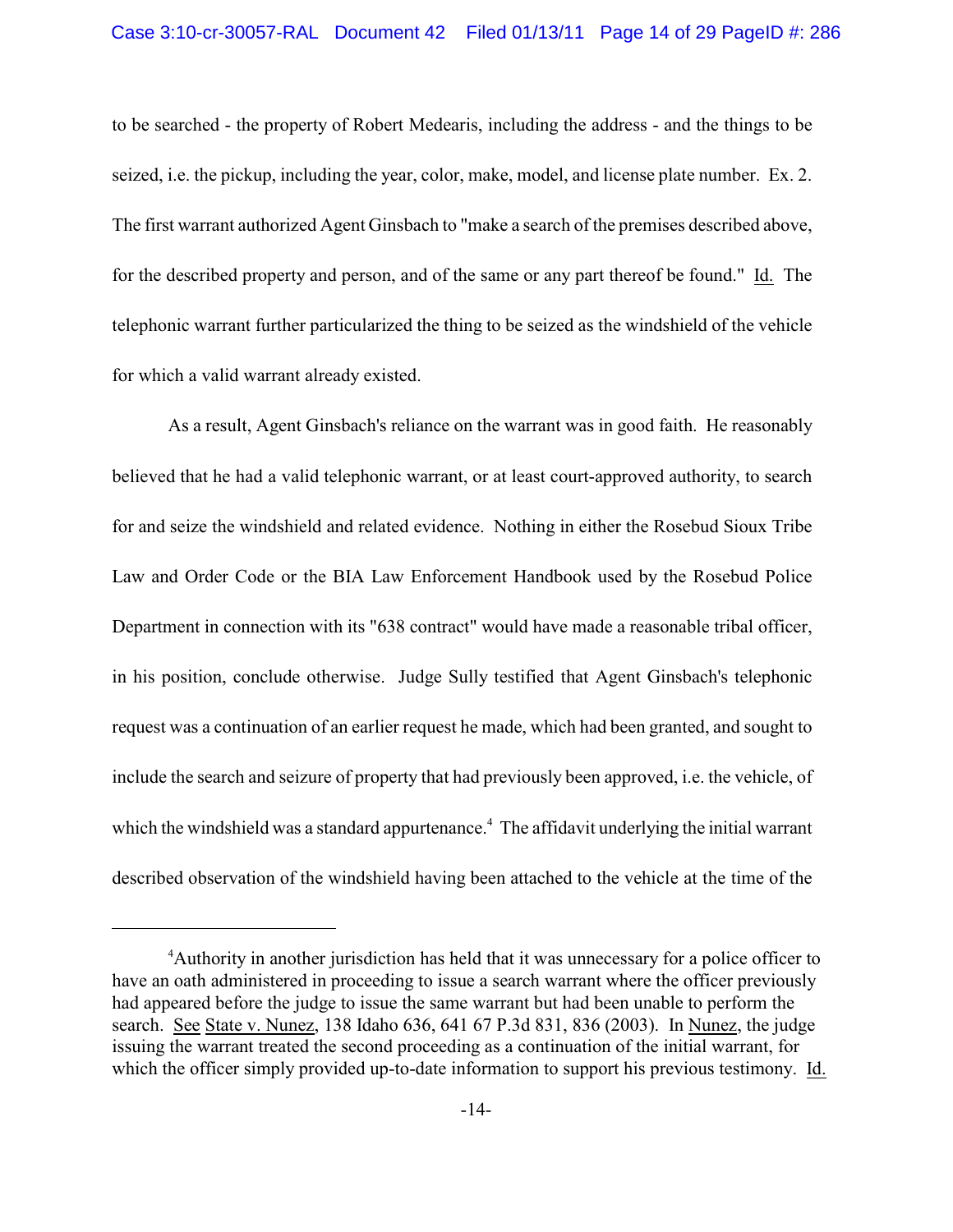accident, containing "a hole in it where someone's head smashed into it at the time of the accident," and "hold[ing] DNA evidence" relevant to the investigation. Ex. 1. The original warrant in this case allowed for the search and seizure of a particular truck, which included all other component parts ordinarily affixed to such a vehicle. Among these parts included a windshield.

The Eighth Circuit has applied the Leon good-faith exception in circumstances similar to those in this case. In United States v. Hessman, a search warrant was issued by telephone and facsimile. 369 F.3d 1016 (8th Cir. 2004). The officer had not signed the warrant application, and the magistrate did not place the officer under oath or talk to the officer about the facts supporting the application before signing the warrant and faxing it back to the officer for execution. The Eighth Circuit held that the good-faith exception applied. Id. at 1018-23. Other courts confronting analogous situations also have applied the exception. See e.g., United States v. Callwood, 66 F.3d 1110, 1113 (10th Cir. 1995) (ruling that the exclusion of evidence is not the "appropriate remedy" for the issuing magistrate judge's failure to administer an oath to the officer, referring to Leon); United States v. Gordon, No. 93-3836, 1995 WL 108988, at \*4 (6th Cir. 1995) (relying on Leon and refusing to suppress contraband seized by police where the warrant that the defendant was arrested on was based on an unsworn and deficient affidavit); United States v. Kurt, 986 F.2d 309, 311 (9th Cir. 1993) (applying the good-faith exception where a judge instructed the detective to change an address on the warrant without administering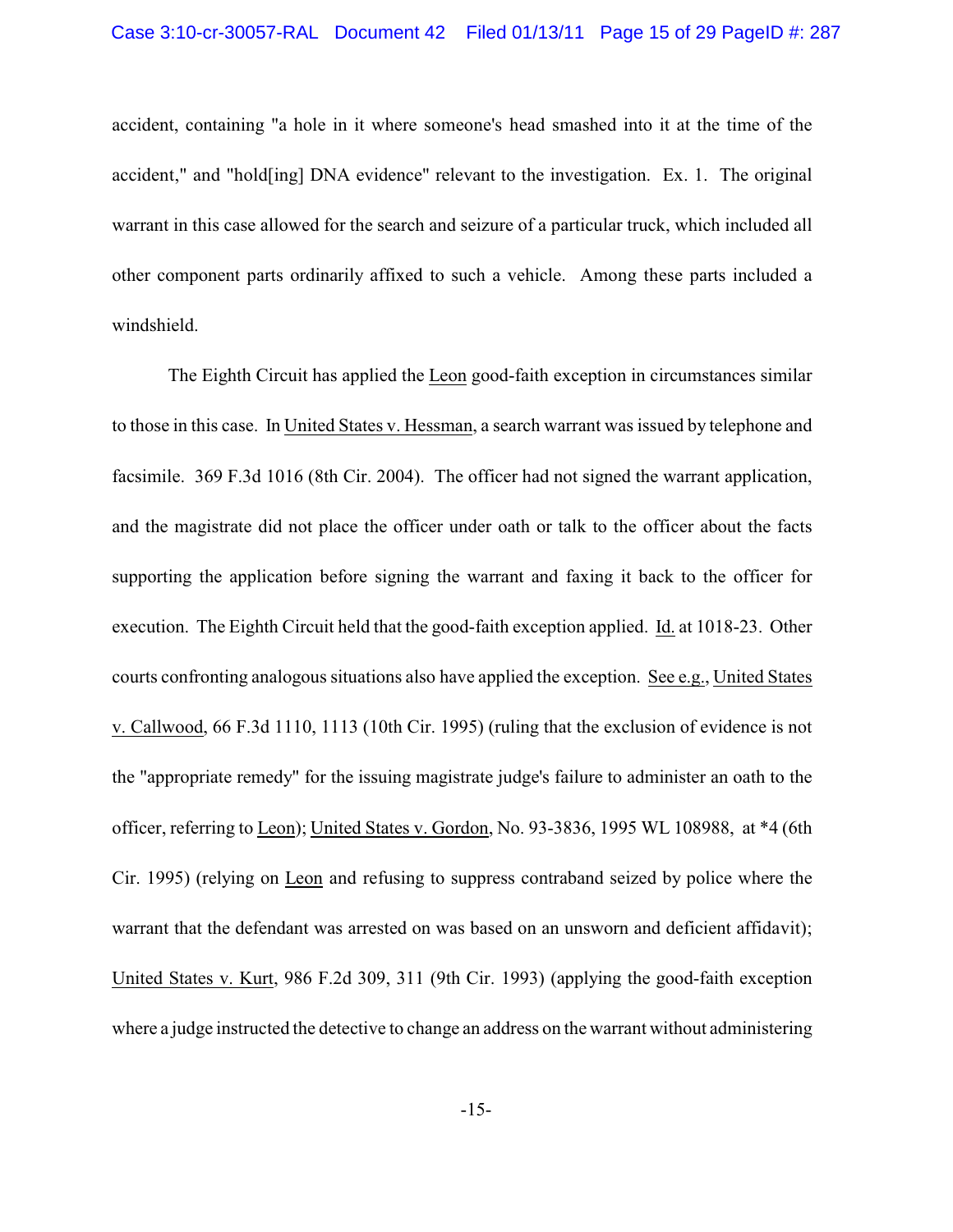an oath); United States v. Moore, 968 F.2d 216, 223 (2nd Cir. 1992) (holding that "the lack of an oath or affirmation by the presiding officer did not destroy the warrant's facial validity" and, therefore, Leon applied); United States v. Richardson, 943 F.2d 547, 548, 550-51 (5th Cir. 1991) (reversing the district court's decision to suppress where the agent had not signed the affidavit and the magistrate judge, in a telephone conversation, did not require an oath or affirmation of the facts in the affidavit); United States v. Matias, 836 F.2d 744, 747 (2nd Cir. 1988) (rejecting a claim that a warrant was invalid because government agents applying for the warrant were not placed under oath or formally sworn); United States v. Johnson, No. 8:08CR234, 2009 WL 483233, at \*1 (D. Neb. Feb. 23, 2009) (concluding that a warrant issued without the applicant officer being sworn did not, based on Leon, require suppression under the Exclusionary Rule); United States v. Henderson, No. CR. 05-0078, 2005 WL 3021982, at \*5 (N.D. Iowa Nov. 10, 2005) (finding that even if the officer had not been placed under oath, the Leon good-faith exception to the Exclusionary Rule applied), report and recommendation adopted at 2005 WL 3263912, aff'd at 471 F.3d 935 (8th Cir. 2006); Mills v. Graves, 930 F.2d 729, 734 (9th Cir. 1991) (upholding a telephonic search warrant despite the fact that the officer's oath was taken five days later).

Courts, likewise, have applied the Leon exception in cases where the issuing judge neglected to record, transcribe, and certify the officer's oral statements. See e.g., Cote, 569 F.3d at 392; United States v. Chaar, 137 F.3d 359, 362-64 (6th Cir. 1998) (police officer's reliance on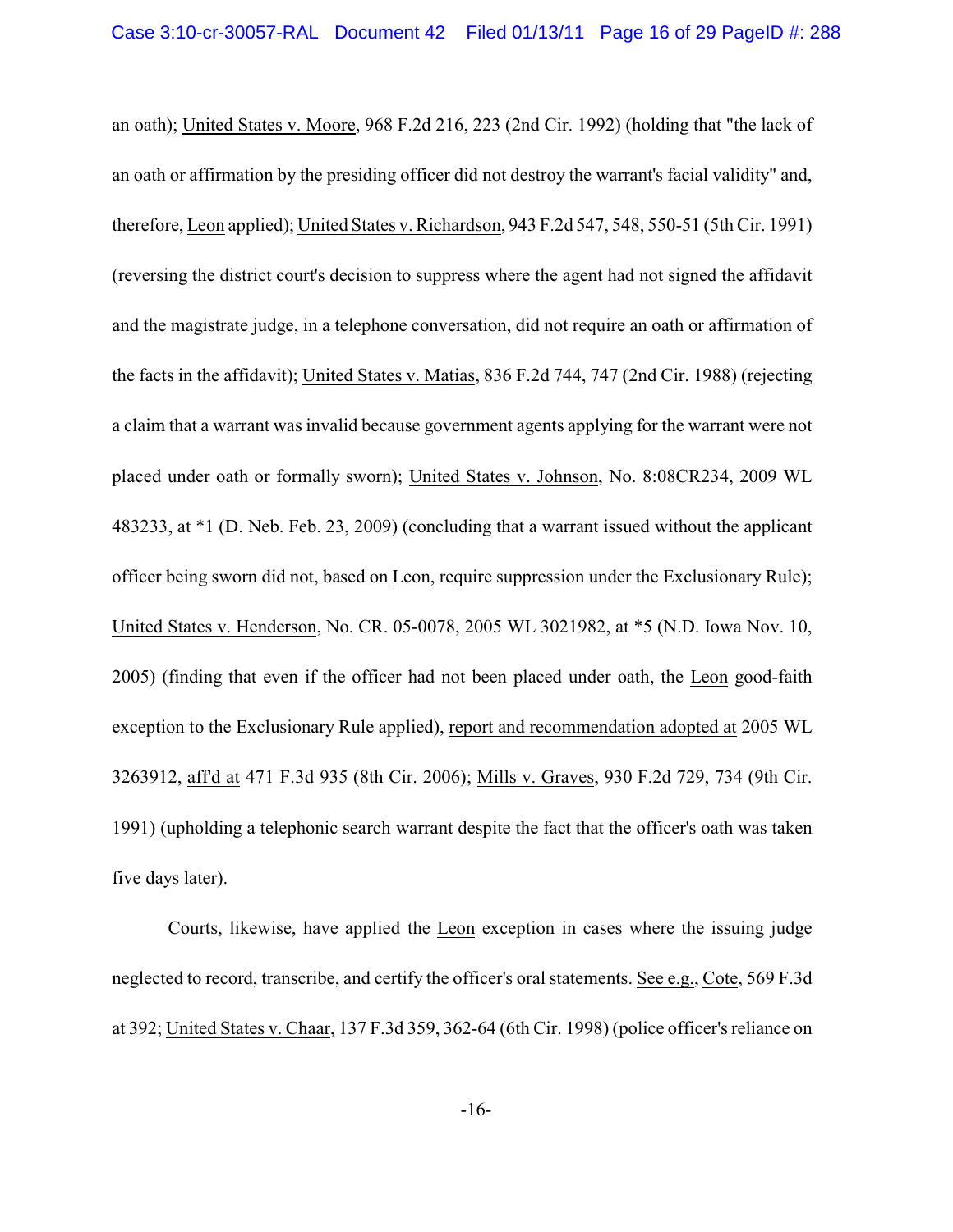telephonic warrant was in good faith and objectively reasonable even though the warrant did not comply with Rule 41's recording and transcription requirements); United States v. Clyburn, 24 F.3d 613, 617 (4th Cir. 1994) (Fourth Amendment does not require that statements made in support of probable cause be tape recorded or otherwise placed on the record or made a part of the search warrant affidavit). The exception also has been applied when other technical, nonfundamental errors occurred in the warrant process. See Hessman, 369 F.3d at 1019-23; United States v. Berry, 113 F.3d 121, 123-24 (8th Cir. 1997); United States v. Freeman, 897 F.2d 346, 348-50 (8th Cir. 1990); see also Hornbeck, 118 F.3d at 617-18 (failure to timely file return and provide defendant with inventory of property seized, in violation of tribal law, did not require suppression); United States v. Rome, 809 F.2d 665, 668-71 (10th Cir. 1987) (suppression of evidence obtained from a search warrant, issued in violation of Rule 41, would not serve the "remedial objectives" of the Exclusionary Rule, as approved by Leon).

Persuaded by Leon and precedent in this and other circuits, this Court concludes that the physical evidence obtained from Medearis's property should not be suppressed. Agent Ginsbach's conduct was objectively reasonable. Agent Ginsbach did not attempt to avoid complying with the telephonic warrant requirements or act with reckless disregard of them. "The Exclusionary Rule's deterrent purpose would not be served by penalizing the officer for the judge's mistake, because the rare occasion when a magistrate accidentally fails to administer an oath cannot be eliminated by suppressing the evidence in that situation." Hessman, 369 F.3d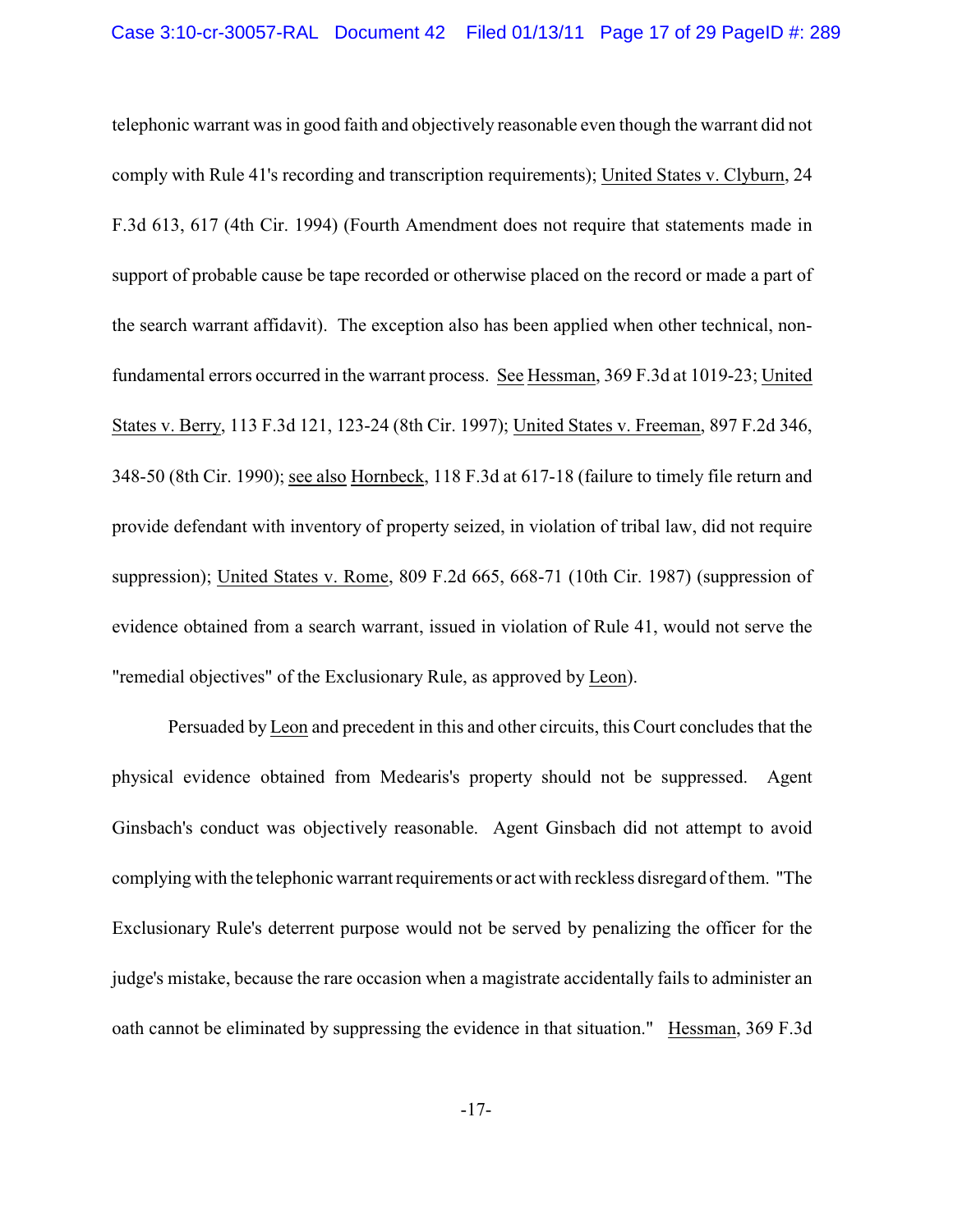at 1021 (citing Leon, 468 U.S. at 906); see also Berry, 113 F.3d at 123-24 (concluding that Leon exception applied when clerical error existed in wording of warrant); Freeman, 897 F.2d at 349- 50; Hyten, 5 F.3d at 1156 n.5 (noting that nothing in record implied bad faith by officers and that the officer "could easily have personally signed the affidavit if the judge had so permitted."); United States v. Curry, 911 F.2d 72, 77-78 (8th Cir. 1990) (affirming district court determination that Leon exception applied when officer's "failure to completely fill out the warrant form was more a clerical error than an indication of bad faith."). The judge is the final reviewing official who "must shoulder the ultimate responsibility for procedural errors in a warrant application process." Berry, 113 F.3d at 124. Officers such as Agent Ginsbach "are not ordinarily expected to question a [judge's] judgment as to a warrant's technical sufficiency." United States v. Hyten, 5 F.3d 1154, 1156 n.5 (8th Cir. 1993).

Agent Ginsbach communicated with Judge Sully by telephone so that she could consider a second warrant and Judge Sully could have administered an oath to Agent Ginsbach, but she did not. His non-compliance with the procedural prerequisites for the issuance of a telephonic warrant was neither intentional nor the result of bad faith. Medearis received the benefit of a tribal judge's impartial evaluation before the search occurred. The search was supported by probable cause and conducted in good faith. Suppressing the evidence seized is not called for in this case.

### **2. February 2, 2010 Statements**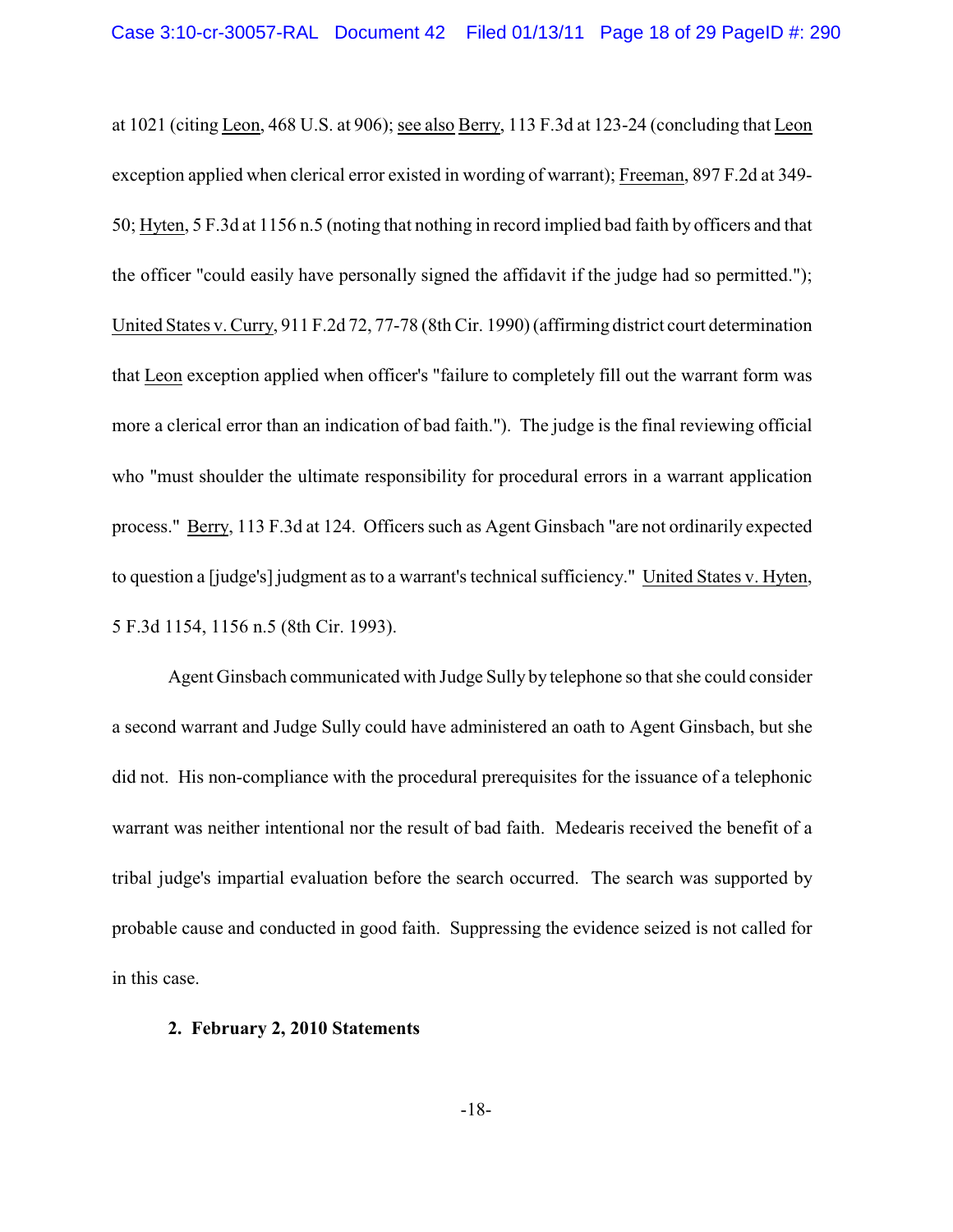Medearis contends that all of his February 2, 2010 statements - while in his van before the telephone call to Judge Sully and while in the kitchen/dining area of his residence after the call to Judge Sully - to Agent Ginsbach must be suppressed. He contends that the statements were not made voluntarily, that the statements were elicited in violation of his rights under Miranda v. Arizona, 384 U.S. 436 (1966), and that the statements were the tainted fruit of a Fourth Amendment violation. The Court addresses these arguments in turn.

#### **a. Statements Made Outside the House**

### **i). Voluntariness**

Medearis first argues that the statements he made were involuntary under the Fifth Amendment. He argues that his statements were not the product of rational intellect and free will and, therefore, must be suppressed.

Due process requires that incriminating statements or confessions be voluntary. See Schneckloth v. Bustamonte, 412 U.S. 218, 225-26 (1973) (a voluntary confession may be used against a suspect, but an involuntary one offends due process). The Government bears the burden of persuasion and must prove, by a preponderance of the evidence, that the challenged statements were voluntary. Colorado v. Connelly, 479 U.S. 157, 169 (1986); see also United States v. Astello, 241 F.3d 965, 966 (8th Cir. 2001).

The test for determining voluntariness is whether the pressures exerted on the suspect have overborne his will. United States v. Meirovitz, 918 F.2d 1376, 1379 (8th Cir. 1990)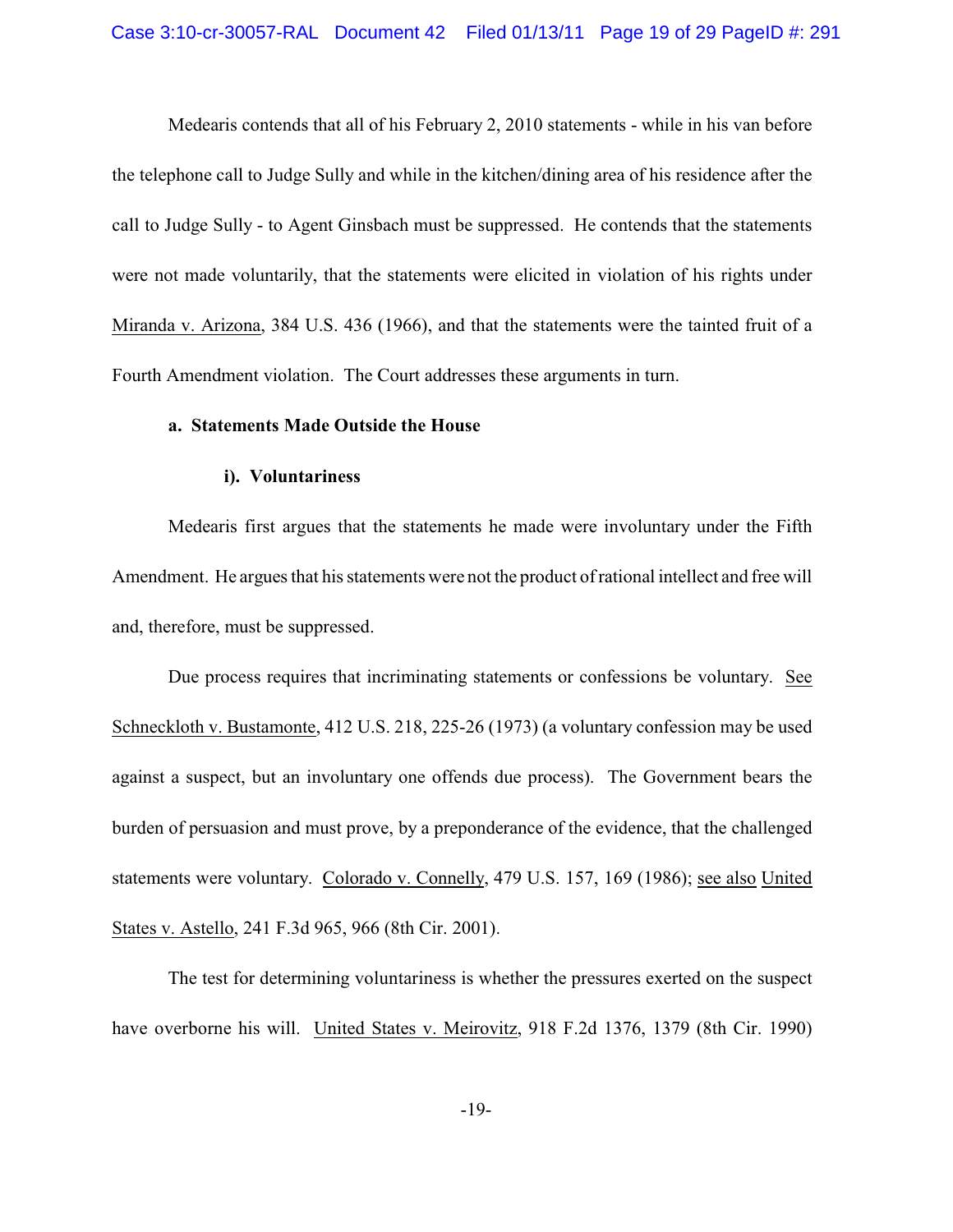(quoting United States v. Jorgensen, 871 F.2d 725, 729 (8th Cir. 1989)). A statement is voluntary if it is "the product of an essentially free and unconstrained choice by its maker." Schneckloth, 412 U.S. at 225. "A statement is involuntary when it [is] extracted by threats, violence or express or implied promises sufficient to overbear the [suspect's] will and critically impair his capacity for self-determination." United States v. LeBrun, 363 F.3d 715, 724 (8th Cir. 2004).

This Court considers the totality of the circumstances to determine whether a statement was made voluntarily. Id.; see also Wilson v. Lawrence County, 260 F.3d 946, 952 (8th Cir. 2001); United States v. Reynolds, No. 09-30106-RAL, 2010 U.S. Dist. LEXIS 41814, at \*8 (D.S.D. 2010). When doing so, the Court examines "the conduct of the officer and the characteristics of the accused." LeBrun, 363 F.3d at 724; Reynolds, 2010 U.S. Dist. LEXIS 41814, at \*8. Factors that the Court may weigh in determining whether a statement is voluntary include the prolonged nature of the questioning, LeBrun, 363 F.3d at 726, the defendant's subjective understanding of his Miranda rights, Simmons v. Bowersox, 235 F.3d 1124, 1133-34 (8th Cir. 2001), the age of the defendant, his lack of education, or his low intelligence, United States v. Gallardo-Marquez, 253 F.3d 1121, 1123-24 (8th Cir. 2001), the defendant's prior contact with law enforcement, Gallardo-Marquez, 253 F.3d at 1124, and the use of physical punishment such as deprivation of food or sleep, Hall v. Wolff, 539 F.2d 1146, 1150-51 (8th Cir. 1976). A statement cannot be rendered involuntary by the incapacity of the suspect alone; there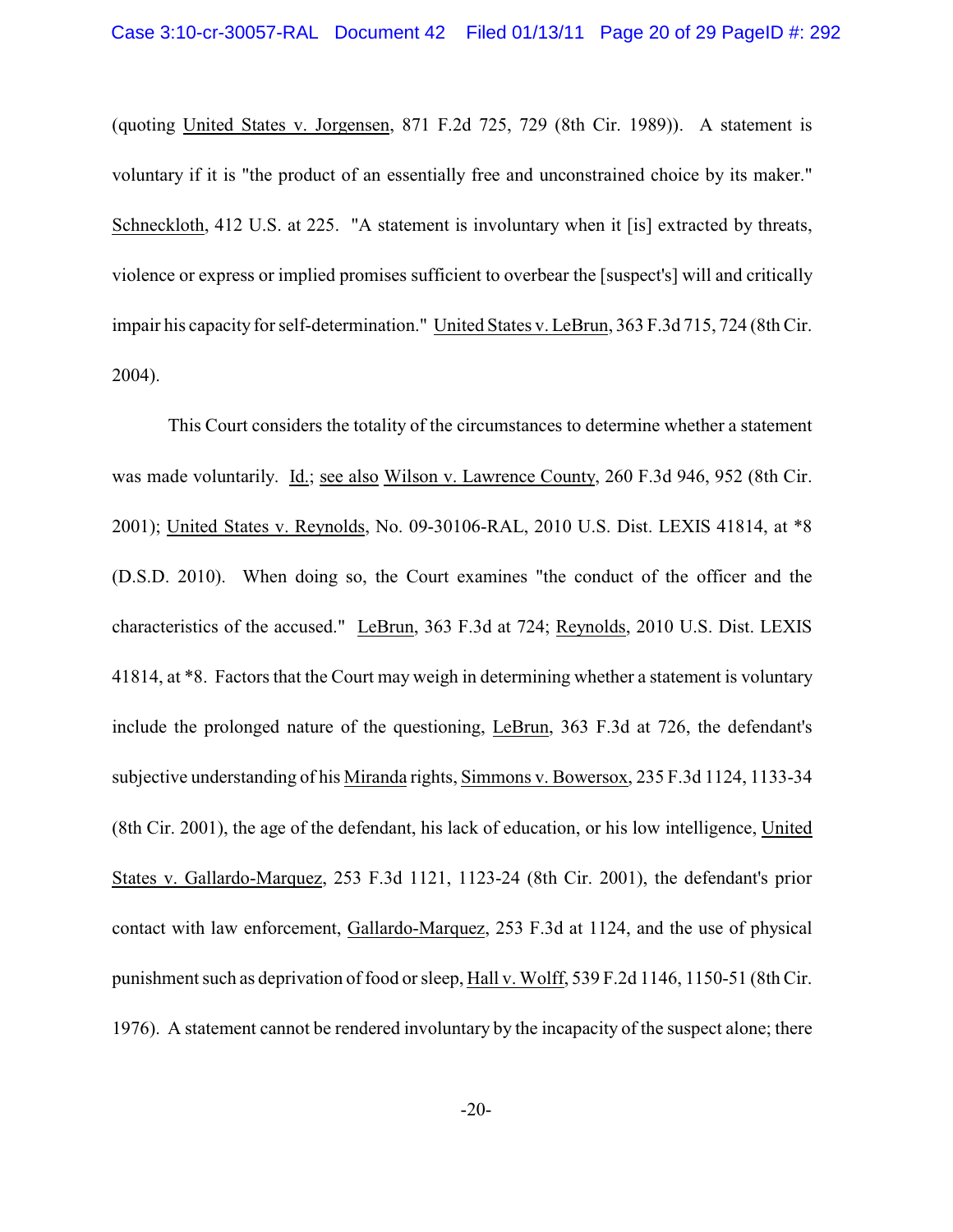must be some coercive police activity. Connelly, 479 U.S. at 164, 167.

The Court has carefully reviewed the record now before it with these factors in mind. In doing so, the Court has evaluated the conduct of the officers and Medearis's ability to resist pressure. The officers engaged in no coercion, never threatened Medearis in any way, the questioning was brief, and no physical punishment was employed. Agent Ginsbach engaged in a "regular conversation tone" and never raised his voice. T. 22. Medearis is an adult and was 60 years old when making the statements. (Doc. 4). None of Medearis's conduct, and nothing else in the record, suggests that Medearis suffered from any form of incapacity. Considering all of the factors relevant to the voluntariness inquiry, the Government has proven by a preponderance of the evidence that Medearis's statements were voluntary.

### **ii). Miranda Issues**

Medearis next contends that his statements were elicited in violation of his rights under Miranda.He maintains that he was detained and questioned without any Miranda advisement.

The Fifth Amendment to the United States Constitution affords criminal suspects the right to be free from compulsory self-incrimination. Criminal suspects must have knowledge of their Fifth Amendment rights "before they can either intelligently exercise or waive these important privileges." United States v. Griffin, 922 F.2d 1343, 1356 (8th Cir. 1990); United States v. Running, 698 F. Supp. 2d 1186, 1191 (D.S.D. 2009). The United States Supreme Court held in Miranda that any time a person is taken into custody for questioning they must be advised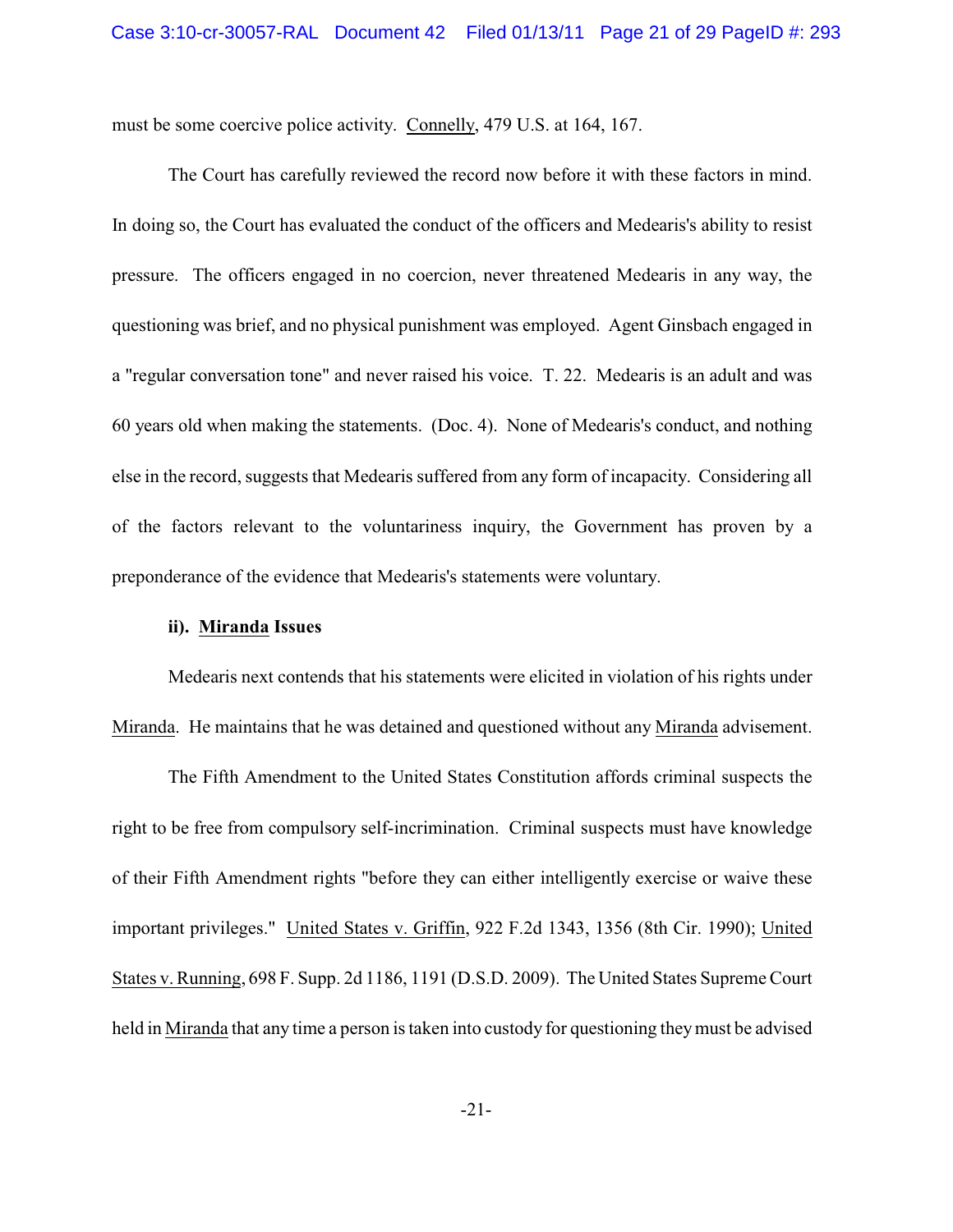of their Fifth Amendment rights in order "to counteract the 'inherently compelling pressures' of custodial interrogation." Arizona v. Roberson, 486 U.S. 675, 681 (1988) (quoting Miranda, 384 U.S. at 467).

The safeguards of Miranda "assure that [a suspect's] right to choose between speech and silence remains unfettered throughout the interrogation process." Connecticut v. Barrett, 479 U.S. 523, 528 (1987) (quoting Miranda, 384 U.S. at 469). The suspect has the right to "control the time at which questioning occurs, the subjects discussed, and the duration of the interrogation." Michigan v. Mosley, 423 U.S. 96, 103-04 (1975).

Miranda "requires that a warning as to the availability of the privilege against selfincrimination and to the assistance of counsel be issued *prior to questioning* whenever a suspect is (1) interrogated (2) while in custody." Griffin, 922 F.2d at 1347; see also United States v. Head, 407 F.3d 925, 928 (8th Cir. 2005). There is no dispute here that Medearis was not advised of his Miranda rights prior to the questioning on February 2, 2010.

"Interrogation" is "the direct questioning [by a law enforcement officer] or any practice reasonably likely to evoke an incriminating response from a suspect." Griffin, 922 F.2d at 1347 (quoting Rhode Island v. Innis, 446 U.S. 291, 301 (1980)). "Custody occurs when a suspect is deprived of his freedom of action in any significant manner." United States v. Axsom, 289 F.3d 496, 500 (8th Cir. 2002). The "ultimate inquiry" in the custody determination "is simply whether there [was] a formal arrest or restraint on freedom of movement of the degree associated with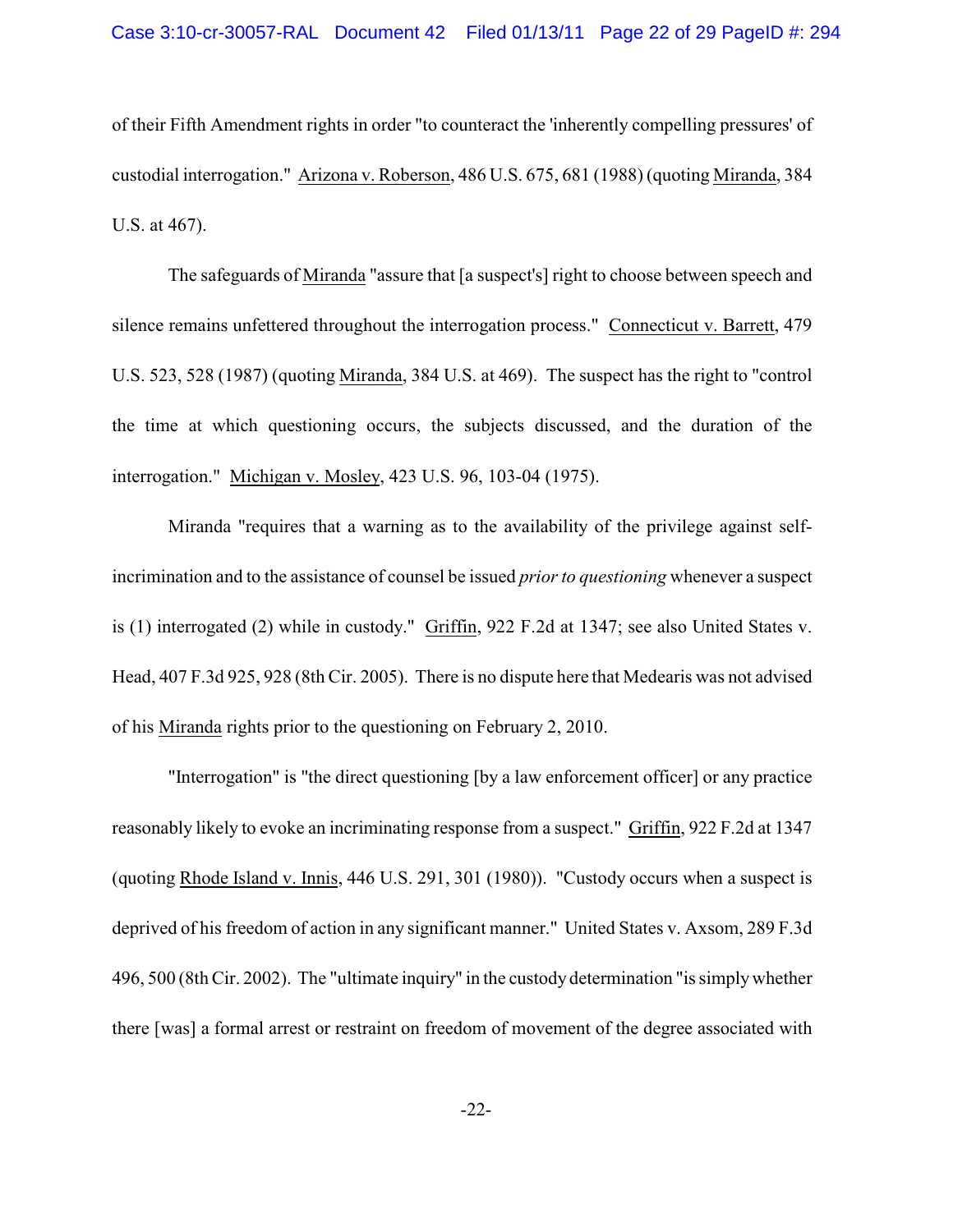a formal arrest." LeBrun, 363 F.3d at 720 (quoting California v. Beheler, 463 U.S. 1121, 1125 (1983)). "Two discrete inquiries are essential to this determination: first, what were the circumstances surrounding the interrogation; and second, given those circumstances, would a reasonable person have felt he or she was not at liberty to terminate the interrogation and leave." LeBrun, 363 F.3d at 720 (quoting Thompson v. Keohane, 516 U.S. 99, 112 (1995)). In making these inquiries, a court must "look at the totality of the circumstances while keeping in mind that the custody determination is based 'on the objective circumstances of the interrogation, not on the subjective views harbored by either the interrogating officers or the person being questioned.'" LeBrun, 363 F.3d at 720 (quoting Stansbury v. California, 511 U.S. 318, 322-34  $(1994)$ ).

Based on the totality of the circumstances, the Court concludes that Medearis was not in "custody" within the meaning of Miranda when initially questioned outside the house. Several factors support this conclusion. Medearis was not handcuffed or physically restrained during this encounter with tribal officers, but rather in his own vehicle. He spoke freely with officers and responded to their questions. His colloquies were of a very short duration and no strong-arm tactics or deceptive stratagems were employed to get him to talk. The atmosphere of the interchanges with officers was not police-dominated. Significantly, he was not placed under arrest upon termination of the questioning, but rather, only after Agent Ginsbach located the missing windshield.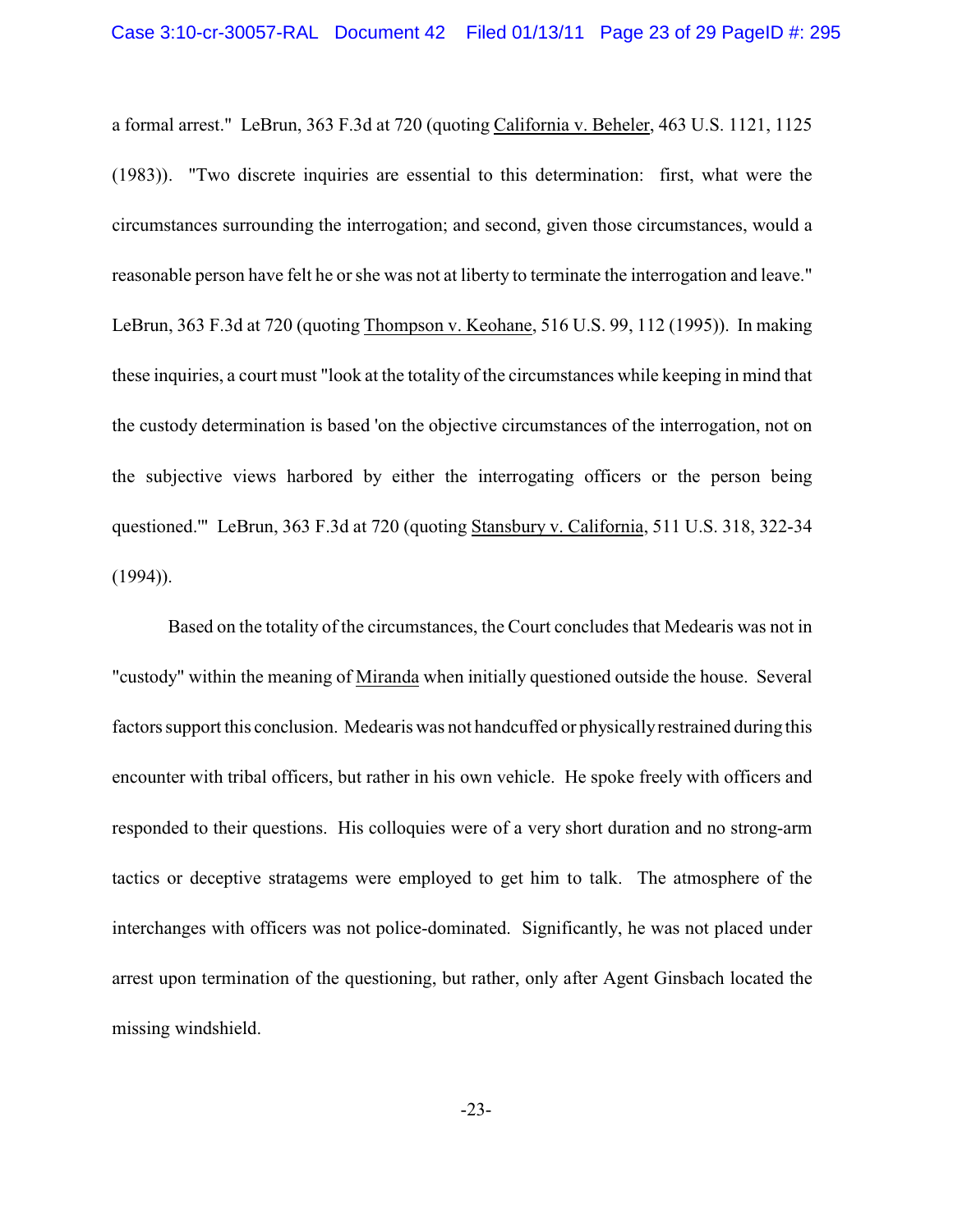Taking into account all of the circumstances present, a reasonable person in Medearis's situation would not have understood that he was in custody during the initial brief conversation outside with federal officers. The officers, therefore, were not required prior to talking to Medearis to warn him of his Fifth Amendment privilege against self-incrimination and right to the assistance of counsel as required by Miranda. The officers did not violate Medearis's Miranda rights when questioning him outside the house.

#### **b. Statements Made Inside the House**

The interrogation inside the house, however, created a much different environment. Before proceeding through the custody analysis, it first must be addressed whether a Fourth Amendment violation occurred when the police entered the house to freeze the situation and secure the premises to prevent further suspected spoliation of evidence. No such violation occurred. Asthe Supreme Court of the United States has held, "where officers, having probable cause, enter premises, and with probable cause, arrest the occupants who have legitimate possessory interests in [the property's] contents and take them into custody and, for no more than the period here involved, secure the premises from within to preserve the status quo while others, in good faith, are in the process of obtaining a warrant, they do not violate the Fourth Amendment's proscription against unreasonable seizures." Segura v. United States, 104 S. Ct. 3380, 3382-83 (1984).

Whether a Miranda violation occurred inside the kitchen of the house is a different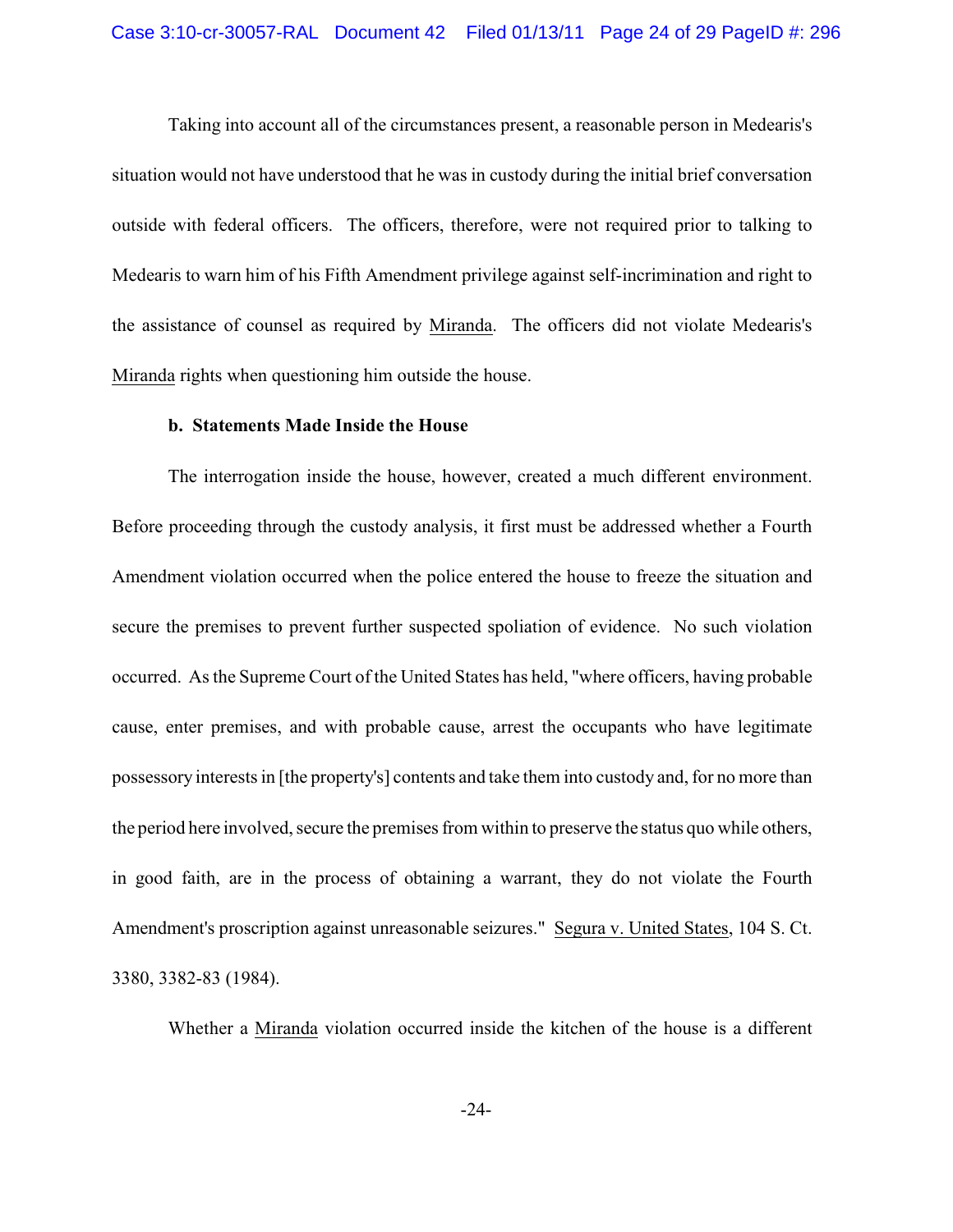### Case 3:10-cr-30057-RAL Document 42 Filed 01/13/11 Page 25 of 29 PageID #: 297

matter. Based on the totality of the circumstances, this Court concludes that a Miranda violation did occur. Upon the officers entering the house and freezing the situation, Medearis was in custody for Miranda purposes. Medearis was deprived of his freedom to leave the house. This was a restraint on his freedom of movement. The circumstances surrounding the interrogation were as follows: Three officers, following instructions from Agent Ginsbach, entered the house, secured the premises, and confined its three occupants, including Medearis, to the kitchen. T. 47. Agent Ginsbach subsequently entered the house and, without advising Medearis of his Miranda rights, asked for the location of the windshield. T. 51.

Given the circumstances, despite the fact that Medearis was not handcuffed or physically restrained, a reasonable person would not have felt at liberty to terminate the questioning and leave the kitchen, much less the house. The atmosphere of the interrogation was policedominated, with four officers in the kitchen. Thus, Medearis's statements inside the house were taken while in "custody" for purposes of Miranda. Because the questioning regarding the location of the windshield was likely to elicit an incriminating response - as the windshield was the focus of the investigation into suspected tampering with a witness and driving under the influence and forms the basis of the tampering with evidence charge pending in this case - Medearis also was "interrogated" for purposes of Miranda. See Griffin, 922 F.2d at 1347; see also Head, 407 F.3d at 928. Therefore, statements made by Medearis inside the house were taken in violation of Miranda and shall be suppressed.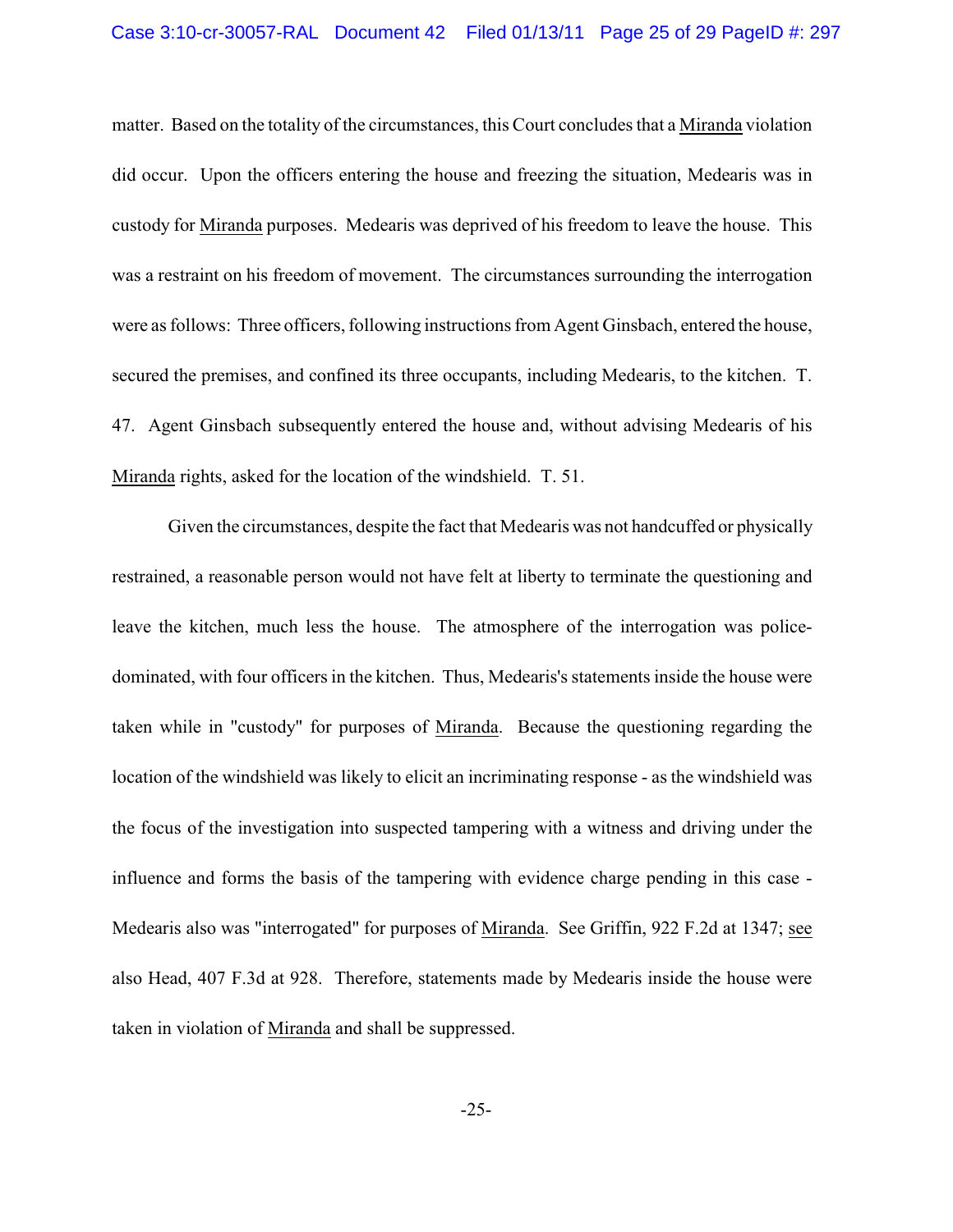Medearis also moved for suppression of his statements because they were the "tainted fruit" of a Fourth Amendment violation. The Magistrate Judge recommended denial of this motion based on the application of the Leon good-faith exception to the Exclusionary Rule. Medearis objected to this recommendation, arguing that under the Exclusionary Rule, any statements obtained during an illegal search must be suppressed under Wong Sun v. United States, 371 U.S. 471 (1963), and that the statements made inside Medearis's residence must be suppressed under Payton v. New York, 445 U.S. 573. Because of the Miranda violation inside the house, the Court suppresses the statements made inside the house. However, the physical evidence need not be suppressed, as its recovery did not constitute a Fourth Amendment violation based on application of the Leon good-faith exception.

In addition, the Miranda violation inside the house does not merit suppression of the physical evidence recovered outside the house, because such evidence would have been inevitably discovered regardless of the Miranda violation. See Nix v. Williams, 467 U.S. 431, 441 (1984) (adopting the inevitable discovery exception to the Exclusionary Rule); see also United States v. Garreau, No. 10-30014-RAL, 2010 U.S. Dist. LEXIS 85674, at \*20-22 (D.S.D. 2010). Otherwise unconstitutionally found evidence "need not be suppressed if the two prongs of the inevitable discovery doctrine are proved by a preponderance of the evidence: (1) there is a reasonable probability the evidence would have been discovered by lawful means in the absence of police misconduct, and (2) the government was actively pursuing a substantial,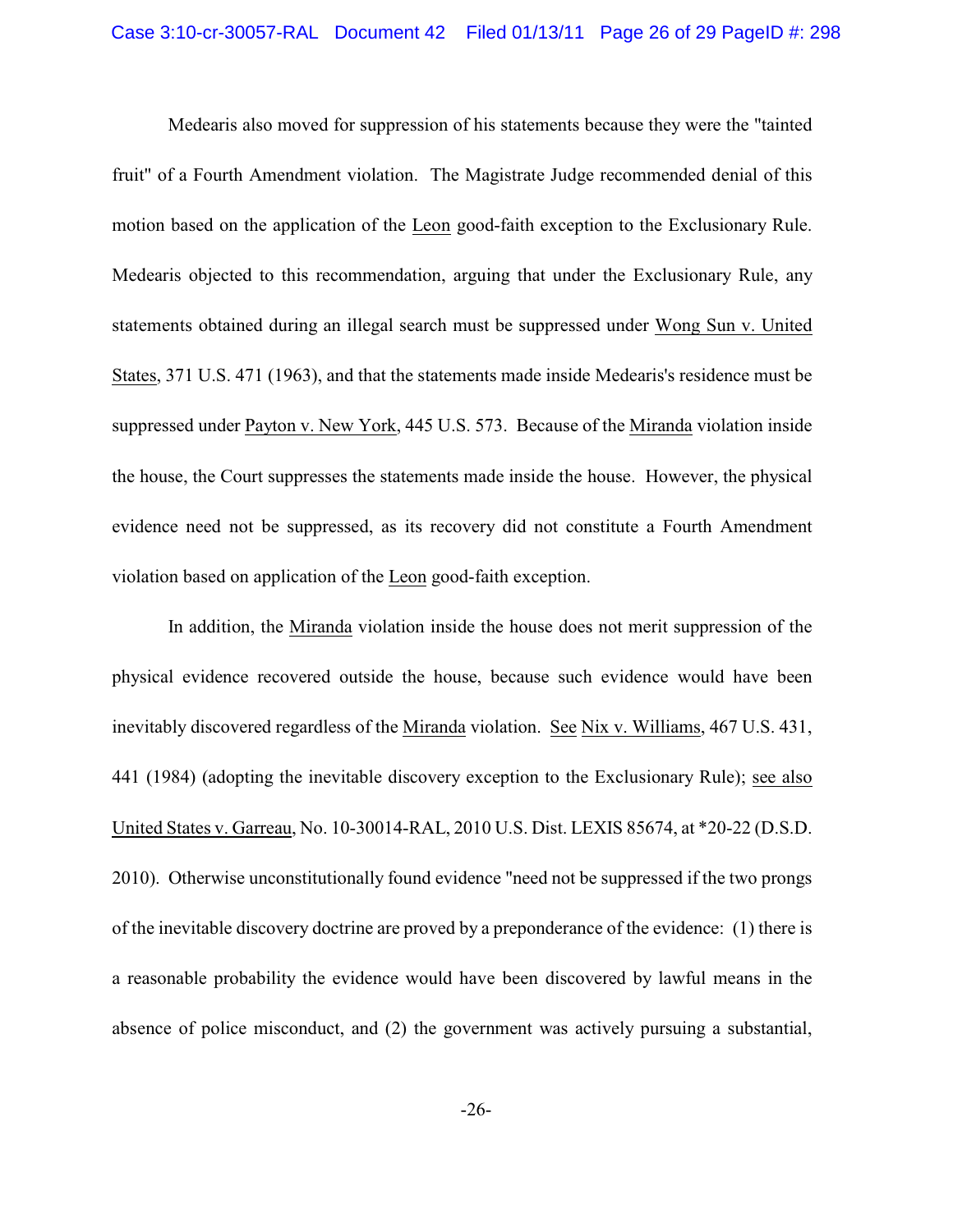### Case 3:10-cr-30057-RAL Document 42 Filed 01/13/11 Page 27 of 29 PageID #: 299

alternative line of investigation at the time of the constitutional violation." United States v. Munoz, 590 F.3d 916, 923 (8th Cir. 2010) (citing United States v. Thomas, 524 F.3d 855, 858 (8th Cir. 2008)); see also Nix, 467 U.S. at 444  $\&$  448 (1984). The second prong "requires that the government prove that there was, at the time of the search . . . an actual other investigation that would have led to discovery of the otherwise unconstitutionally obtained evidence. Id. at 923-24 (quoting United States v. James, 353 F.3d 606, 617 (8th Cir. 2003)). The prosecution must establish "by a preponderance of the evidence that the information ultimately or inevitably would have been discovered by lawful means." Nix, 467 U.S. at 444.

Both prongs of the inevitable discovery doctrine are met in this case. When questioning Medearis inside the house, Agent Ginsbach was relying in good faith on Judge Sully's authorization of a telephonic search warrant for the vehicle. The vehicle's windshield ultimately was found on the premises through pursuit of that alternate line of investigation. Medearis's statements obtained in violation of Miranda - a reiteration of a prior, legally obtained statement that he had sold the windshield - did not assist any of the officers in locating any of the physical evidence at issue. The glass shards, hammer and pick ax all were located prior to the statements made inside the house, and the windshield ultimately was found in an old truck bed elsewhere on the property and had not been sold.

### **3. February 3, 2010 Statements**

Medearis also moved to suppress his February 3, 2010 statements on the grounds that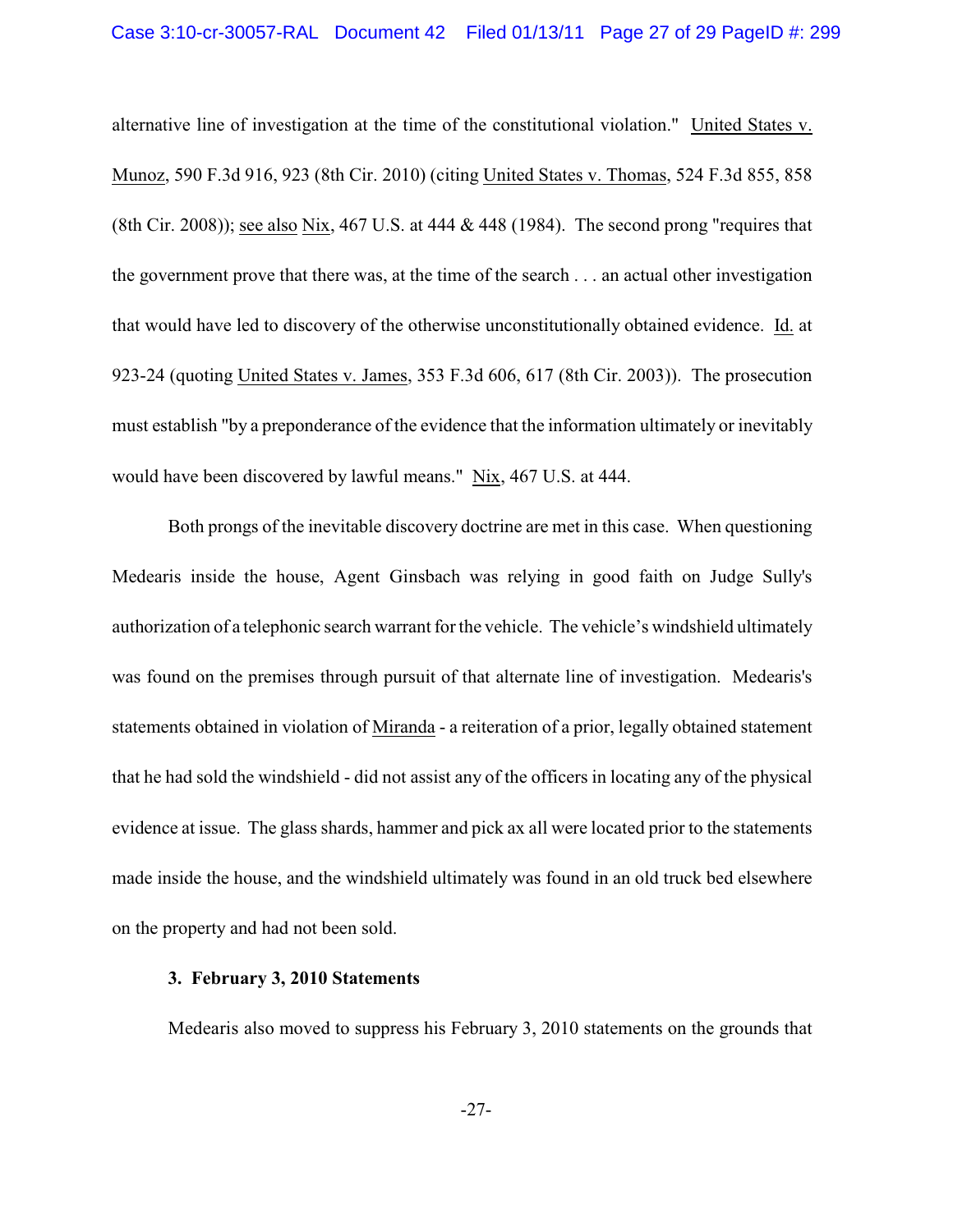they were the fruit of an illegal search and questioning that occurred on February 2, 2010, contending under Wong Sun that illegality flowing from February 2, 2010 events tainted, thereby rendering inadmissible the February 3, 2010 statements. The February 3, 2010 statements to Agent Ginsbach and FBI Agent Keith were made at Medearis's residence following Medearis's release from tribal custody on the tampering charge.

Medearis's argument is unavailing. This Court alreadyhas determined that the search did not violate the Fourth Amendment, so the search was not a poisonous tree from which any poisonous fruit could fall. Hessman, 369 F.3d at 1023-24. Nor were the February 3, 2010 statements poisonous fruit from the Miranda violation inside the house on February 2, 2010. On February 3, 2010, Medearis was not in custody but rather freely at home. One "important factor" - though not dispositive - is that Medearis would have been advised of his Miranda rights on February 2, 2010 following his arrest. United States v. Ramos, 42 F.3d 1160, 1164 (quoting Brown v. Illinois, 422 U.S. 590, 603-04 (8th Cir. 1975)). The next day, Medearis voluntarily approached the agents, asked questions, and made comments. These voluntary statements were not the product of any unlawful interrogation. Rather, under the circumstances, the February 3, 2010 statements were "sufficiently an act of free will to purge the primary taint." Ramos, 42 F.3d at 1164 (quoting Wong Sun, 371 U.S. at 486).

### **IV. CONCLUSION**

For the foregoing reasons, it is hereby